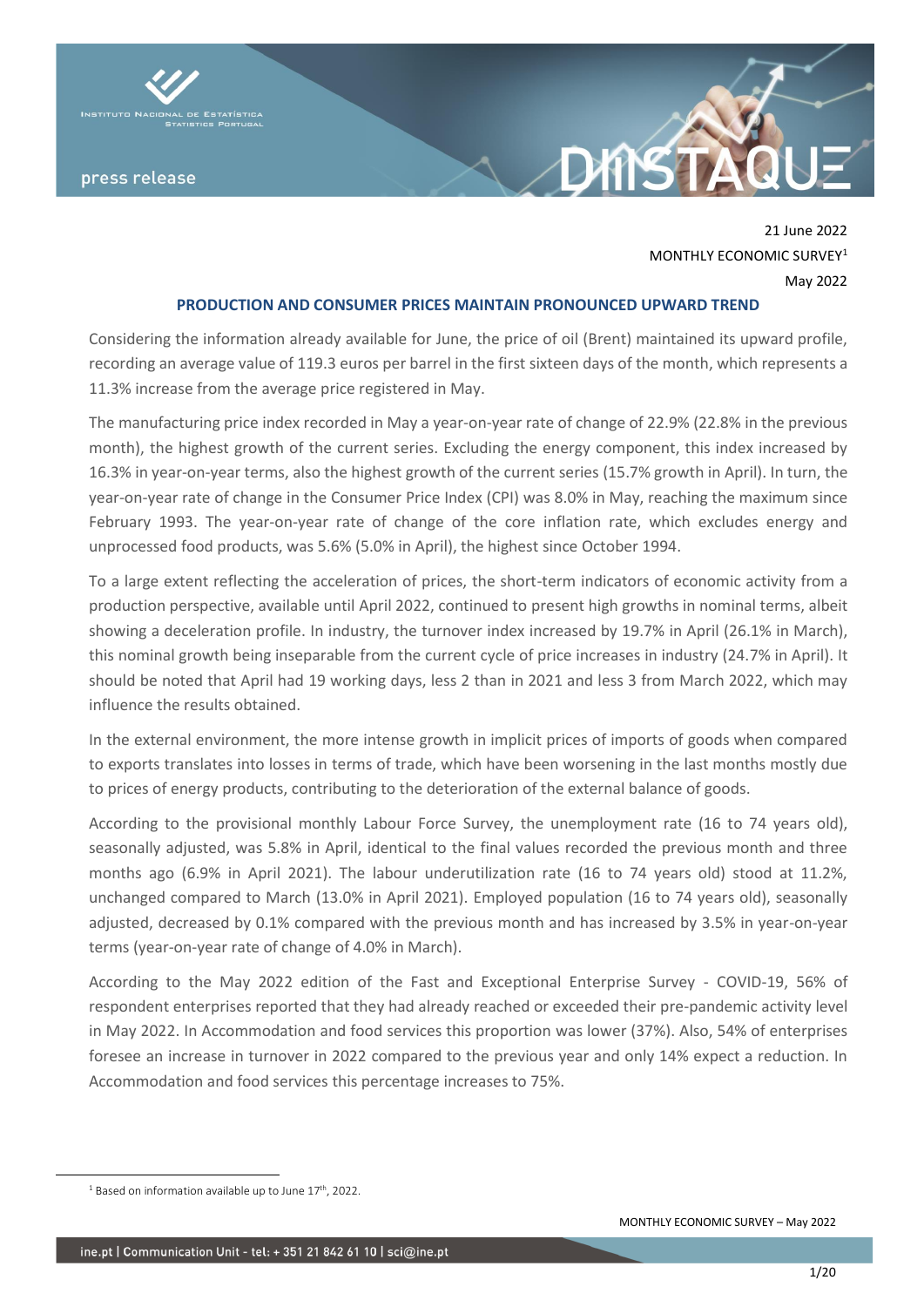

## External Environment of the Portuguese Economy

According to the estimates released by Eurostat for the first quarter of 2022, GDP in volume increased by 5.4% in the Euro Area (EA) and by 5.6% in the European Union (EU), compared with the same period of 2021 (4.7% and 4.9% in the fourth quarter, respectively). The contribution of domestic demand to the GDP year-on-year rate of change increased in the first quarter, reflecting the more intense growth of Private Consumption, which stood at 7.5% in both areas, with Investment slowing down. The contribution of net external demand also increased, becoming positive in the EA, but remaining slightly negative in the UE, with both Imports and Exports in volume decelerating. Compared with the previous quarter, GDP increased by 0.6% in the EA and by 0.7% in the EU (0.2% and 0.5% in the fourth quarter, respectively). The contribution of net external demand to the GDP quarter-on-quarter rate of change was positive, after being negative in the fourth quarter, due to the reduction of Imports and the contribution of domestic demand remained positive but lower than in the previous quarter.

**DAYS** 

|                     | year-on-year change (%), |              |      |      |      |                      |      |      |        |        | quarter-on-quarter change (%) |        |        |        |        |        |  |  |  |  |
|---------------------|--------------------------|--------------|------|------|------|----------------------|------|------|--------|--------|-------------------------------|--------|--------|--------|--------|--------|--|--|--|--|
|                     |                          | EA           |      |      |      | <b>EU</b>            |      |      |        | EA     |                               |        | EU     |        |        |        |  |  |  |  |
|                     |                          | 2021         |      | 2022 |      | 2021                 |      | 2022 |        | 2021   |                               | 2022   |        | 2021   |        | 2022   |  |  |  |  |
|                     | Ш                        | $\mathbf{H}$ | IV   |      | Ш    | ١V<br>$\mathbf{III}$ |      |      | Ш<br>Ш |        | $\mathsf{IV}$                 |        |        | Ш      | IV.    |        |  |  |  |  |
| GDP                 | 14.7                     | 4.0          | 4.7  | 5.4  | 14.1 | 4.2                  | 4.9  | 5.6  | 2.2    | 2.3    | 0.2                           | 0.6%   | 2.1    |        | 0.5    | 0.7    |  |  |  |  |
| Private Consumption | 12.4                     | 2.9          | 5.8  | 7.5  | 12.3 | 3.5                  | 6.1  | 7.5  | 3.8    | 4.5    | $-0.3$                        | $-0.7$ | 3.7    | 4.4    | $-0.3$ | $-0.5$ |  |  |  |  |
| Public Consumption  | 8.0                      |              | 2.5  | 2.3  | 7.4  | 2.7                  | 2.5  | 2.2  | 1.9    | 0.4    | 0.4                           | $-0.3$ | 1.8    | 0.2    | 0.5    | $-0.3$ |  |  |  |  |
| <b>GFCF</b>         | 16.8                     | 7.0          | 7.0  | 4.6  | 16.9 | 8.0                  | 7.4  | 6.3  | $-1.3$ | $-1.7$ | 4.9                           | 2.7    | $-0.3$ | $-1.3$ | 4.4    | 3.6    |  |  |  |  |
| Exports             | 26.9                     | 10.6         | 8.9  | 8.4  | 26.8 | 9.9                  | 8.4  | 7.7  | 3.2    | 1.9    | 2.7                           | 0.4    | 2.7    | 1.6    | 2.9    | 0.4    |  |  |  |  |
| Imports             | 22.2                     | 10.7         | 10.8 | 9.1  | 23.1 | 10.7                 | 10.2 | 8.8  | 3.3    | 1.4    | 4.7                           | $-0.6$ | 3.2    | 1.3    | 4.2    | $-0.2$ |  |  |  |  |

| Source: Eurostat, 17/05/2022 |  |
|------------------------------|--|
|------------------------------|--|

Euro Area economic sentiment indicator (ESI) registered a marginal increase in May, after having decreased in the past two months. In May, consumer confidence indicator increased slightly, with also small increases in services and construction confidence. In the opposite direction, confidence indicator worsened in industry and it registered a marginal decrease in retail trade.



The balance of entrepreneur's opinions on order-book levels in the industry sector from Portuguese major partners decreased in May, for the third consecutive month. In April, the industrial production index (IPI) of Portuguese major partners increased by 1.4% compared with the previous month, recovering from the 1.3%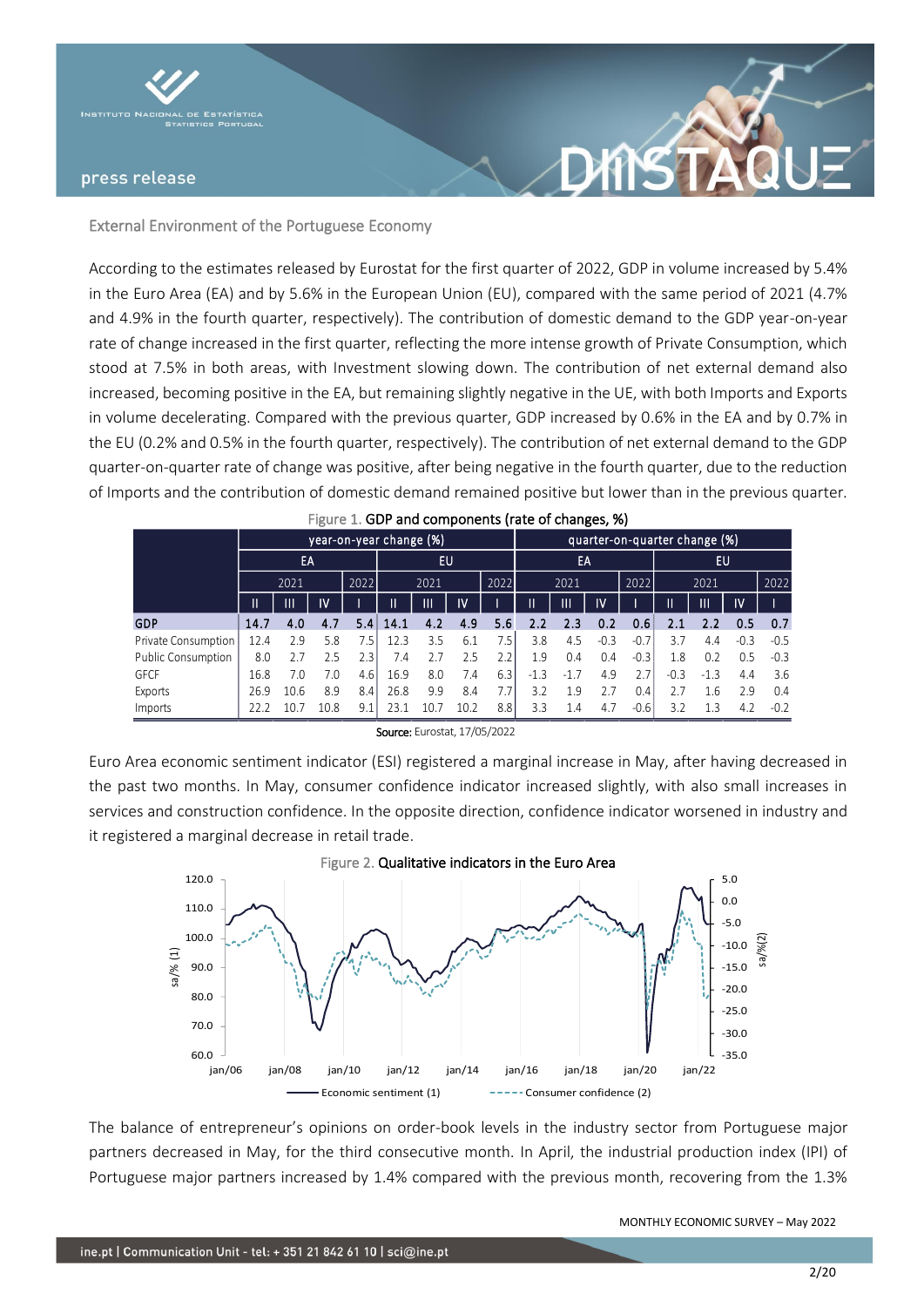

decrease registered in March. In year-on-year terms, this index shifted from a rate of change of 0.7% in March to 2.0% in April.



According to Eurostat estimates, the Euro Area Harmonised Index of Consumer Prices (HIPC), shifted from a year-on-year rate of change of 7.4% in April to 8.1% in May. Excluding energy and unprocessed food, the index's rate of change increased to 4.4% (3.9% in Abril).

In April, the industrial production prices index (IPPI) of Portuguese major partners maintained its marked upward profile, recording growth rates of 21.5% in year-on-year terms and of 2.6% comparing with the previous month (rates of change of 19.6% and 4.6% in March, respectively).



In May, the oil price (Brent) increased again, after having decreased in the previous month, reaching a new maximum value of the series (started in 1995) of 107.1 euros per barrel, increasing 10.8% compared with the price of the previous month and standing 89,9% above the value of May 2021 Considering the information already available for June, the price of oil (Brent) maintained its upward profile, recording an average value of 119.3 euros per barrel in the first sixteen days of the month, which represents a 11.3% increase from the average price registered in May.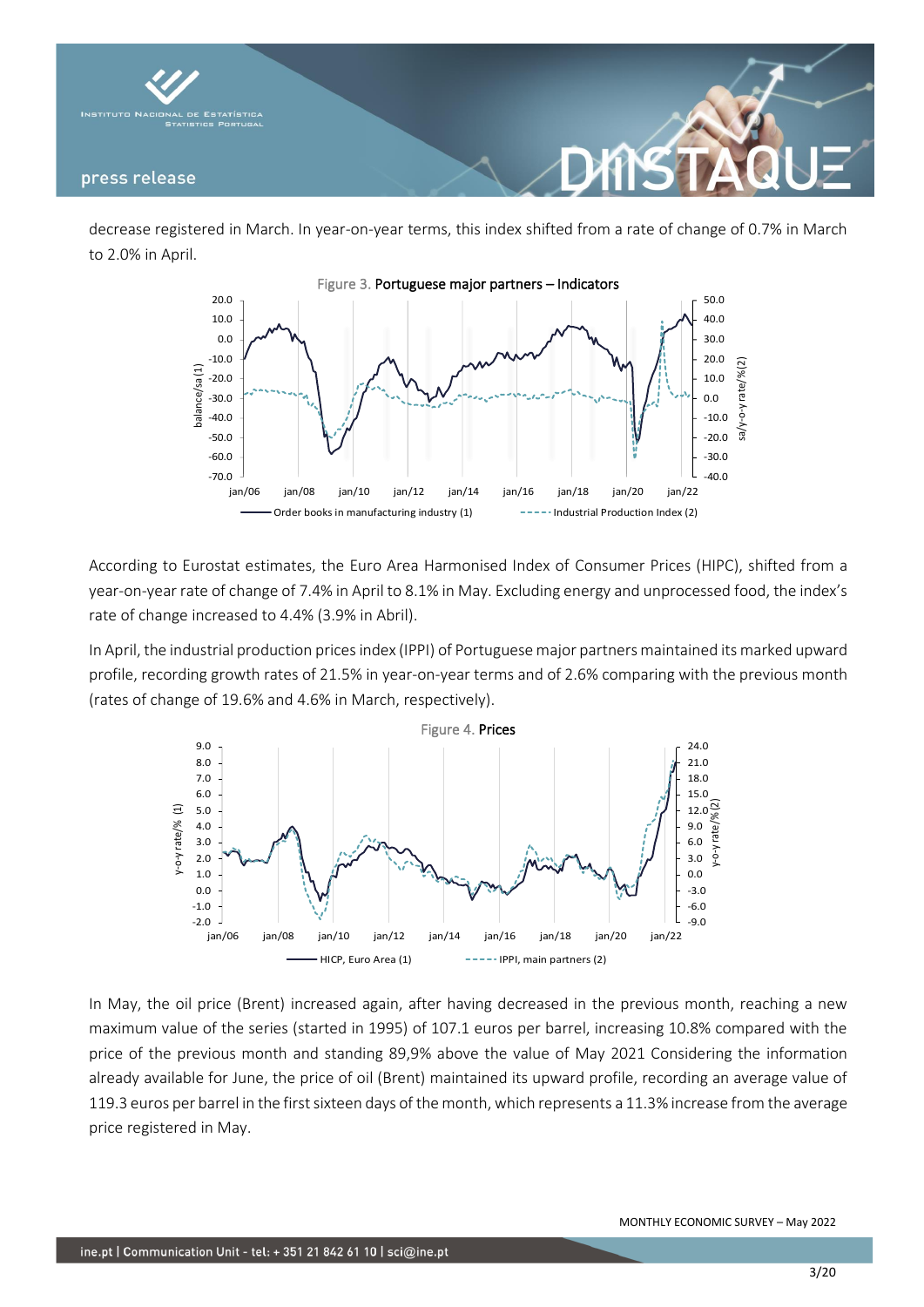

## Economic Activity

According to the latest information of Quarterly National Accounts, Gross Domestic Product (GDP), in real terms, registered a year-on-year rate of change of 11.9% in the first quarter of 2022 (5.9% in the previous quarter). This evolution reflects a base effect, since, in January and February 2021, several measures to mitigate the pandemic were in place that strongly conditioned economic activity. The contribution of domestic demand to the year-on-year rate of change of GDP increased markedly in the first quarter of 2022 to 10.1 percentage points (p.p.) (5.2 p.p. in the previous quarter), reflecting the intense growth of private consumption (12.6%). The positive contribution of net external demand to the year-on-year rate of change of GDP also increased from 0.7 p.p. in the fourth quarter of 2021 to 1.7 p.p., reflecting a strong rebound in tourism activities, with Exports of Goods and Services accelerating from a year-on-year rate of change of 16.1% in the fourth quarter to 18.3%, while Imports of Goods and Services in volume increased by 13.1% compared with the same period of 2021, a rate of change slightly lower than that observed in the previous quarter (13.6%).

DYNST

Compared to the fourth quarter of 2021, GDP increased by 2.6% in volume (1.7% in the previous quarter). The quarter-on-quarter acceleration of GDP was determined by the positive contribution of domestic demand, reflecting the acceleration of private consumption mostly due to the increase of expenditure in services' activities, after the removal of most restrictions on economic activity imposed in the context of the COVID-19 pandemic. The contribution of net external demand remained slightly positive.



The short-term indicators for economic activity from the perspective of production, available for April, continue to point to strong nominal year-on-year increases, registering nonetheless a slowdown in industry and services. In real terms, the construction production index decelerated and there was a decrease in industry. It should be noted that April had 19 working days, less 2 than in 2021 and less 3 from March 2022, which may influence the results obtained.

The economic activity indicator, which summarizes a set of quantitative indicators that reflects the evolution of the economy, slowed down in March and April, after accelerating in January and February. The economic climate indicator, which summarizes the balances of responses to questions relating to business surveys, decreased in May, after having slightly increased in April.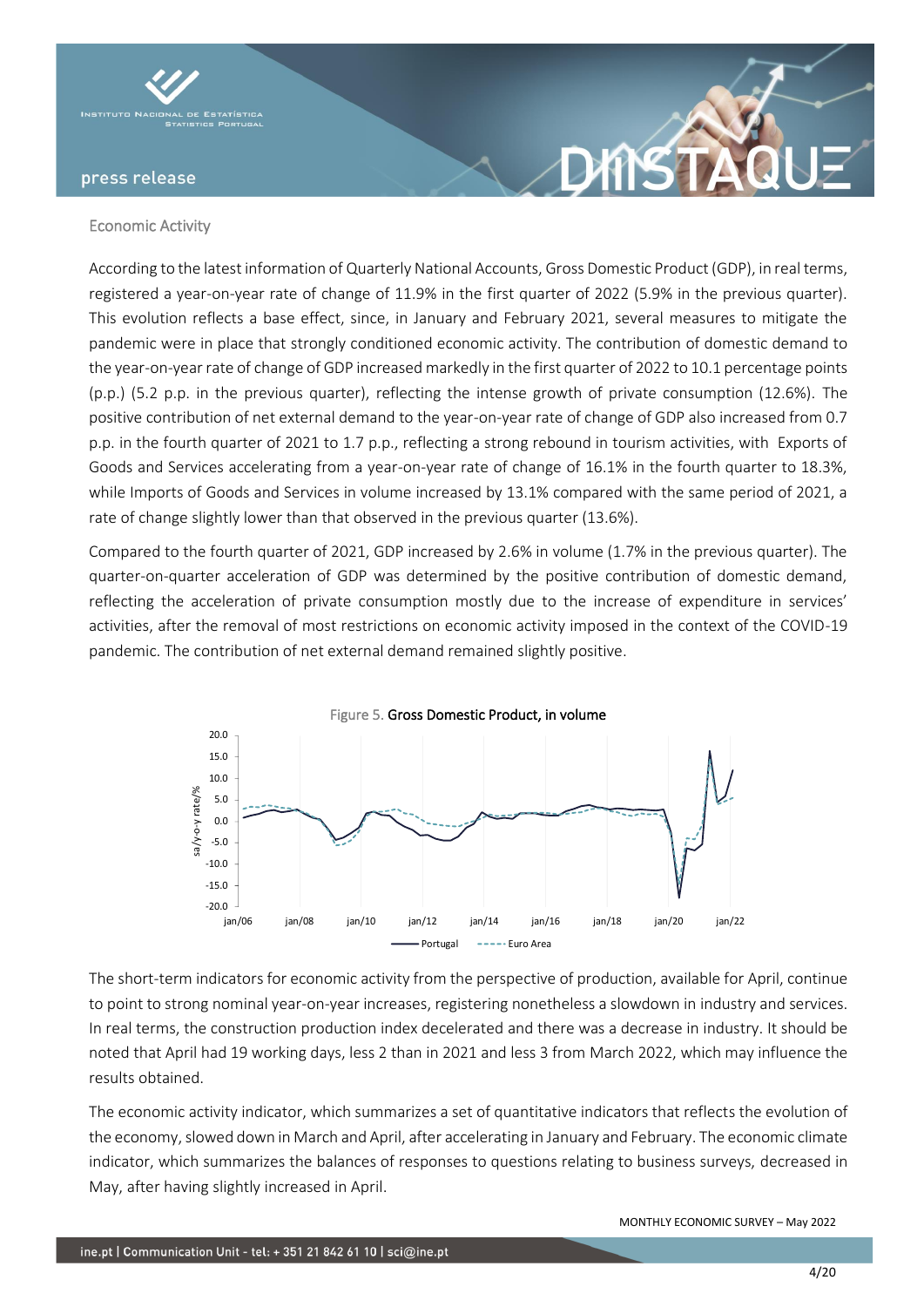

Figure 6. Economic Synthesis Indicators



In April, the IPI presented a year-on-year rate of change of -1.8%, after increasing by 0.7% in the previous month. Excluding Energy, the rate of change was -1.1% (2.0% in March).

In nominal terms, the industry turnover index decelerated in April, after accelerating for five consecutive months, with a 19.7% year-on-year rate of change (26.1% in the previous month), which is inseparable from the current cycle of price increases in industry (24.6% in April). The Energy sector, with an increase of 51.6% (62.1% in March), largely because of the strong rise in prices, continued to significantly influence the overall performance of the index. Excluding the Energy grouping, sales in industry grew 11.9% (17.1% in March). The indices for the domestic and foreign markets increased by 19.8% and 19.5%, respectively (rates of change in the previous month of 26.3% for the domestic market and 25.7% for the external market).





The turnover index for services (includes retail trade) presented a rate of change of 17.6% in April, after increasing by 24.7% in the previous month. Comparing with April 2019, there was a 10.5% increase.

The index of turnover in trade retail (deflated) decelerated in April, from a year-on-year change of 12.8% in March to 4.6%. The food products index decreased by 3.6% (rate of change of -1.2% in March), while the non-food products index slowed down significantly to 11.5% (rate of change of 26.0% in the previous month). It should be noted in particular the deceleration of 81.4 percentage points of Textiles, Apparel, Footwear and Leather Goods, to a growth rate of 44.1% in April (125.5% in the previous month and 501.0% in April 2021). These intense fluctuations in sales in various types of products are largely influenced by base effects arising from restrictions on activity resulting from the pandemic.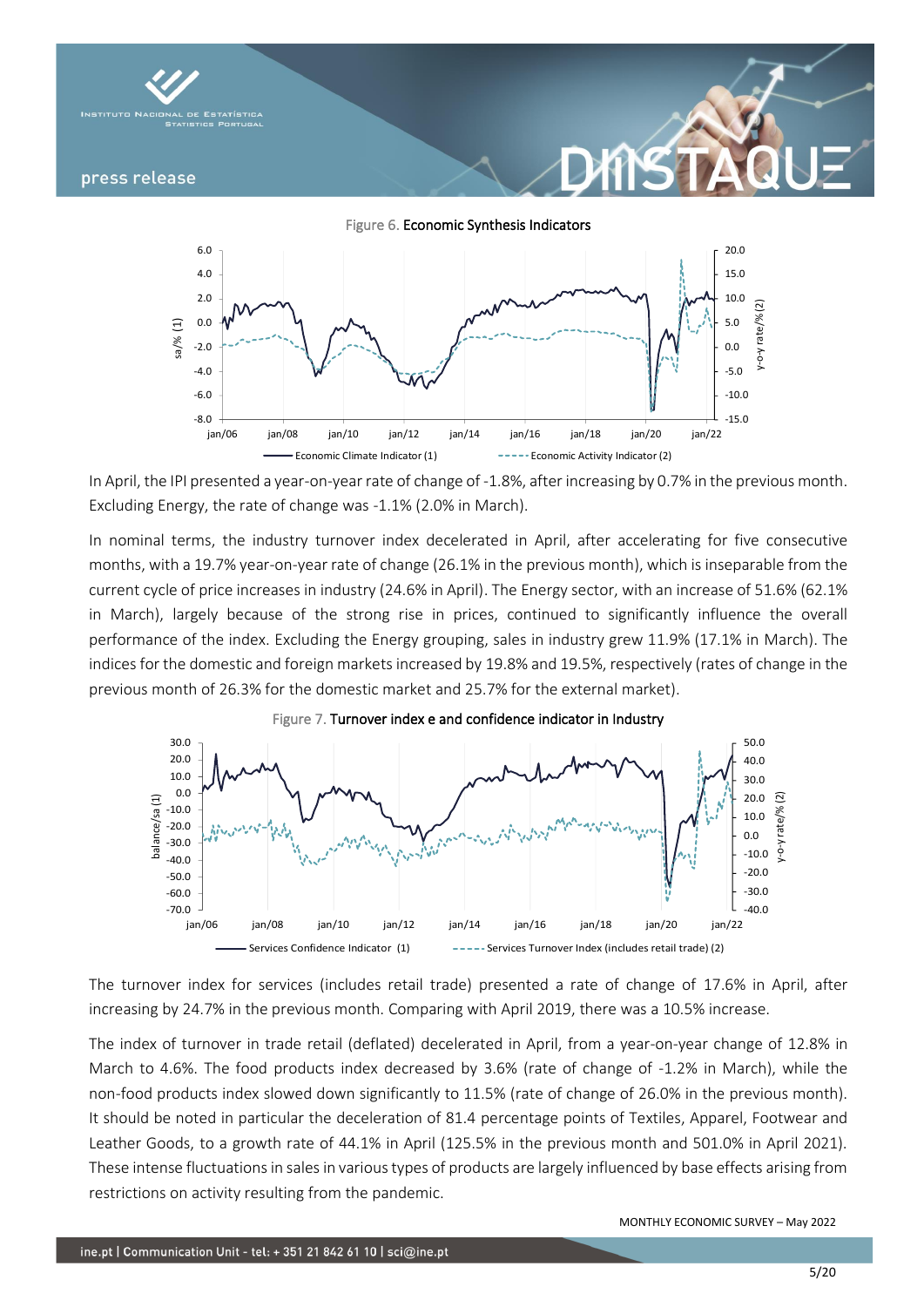



The construction production index decelerated in the last two months, recording a year-on-year growth of 1.1% in April, after increasing by 7.2% and 3.1% in February and March, respectively.



Regarding tourism activity, in April, the number of overnight stays increased in year-on-year terms by 548.4% (rate of change of 540.6% in March), with the tourism activity surpassing for the first time the pre-pandemic level, with a growth of 1.1% compared to April 2019. Overnight stays by residents increased by 193.6% in yearon-year terms, while by non-residents grew by 1403.2%. Comparing with April 2019, there was a 15.0% increase in overnight stays by residents and a 4.4% decline in overnight stays by non-residents.

The average consumption of electricity on working days recorded a year-on-year change of 1.9% in May, which compares with rates of 8.3% and 5.4% in March and April, respectively.

According to the May 2022 edition of the Fast and Exceptional Enterprise Survey - COVID-19, 56% of respondent enterprises reported that they had already reached or exceeded their pre-pandemic activity level in May 2022. In Accommodation and food services this proportion was lower (37%). Also, 54% of enterprises foresee an increase in turnover in 2022 compared to the previous year and only 14% expect a reduction. In Accommodation and food services the percentage of enterprises expecting an increase in turnover is more significant (75%).

For 83% of enterprises, the current international environment has a negative or very negative impact on the evolution of turnover in 2022, with Manufacturing and energy standing out, with a proportion of 90%. Almost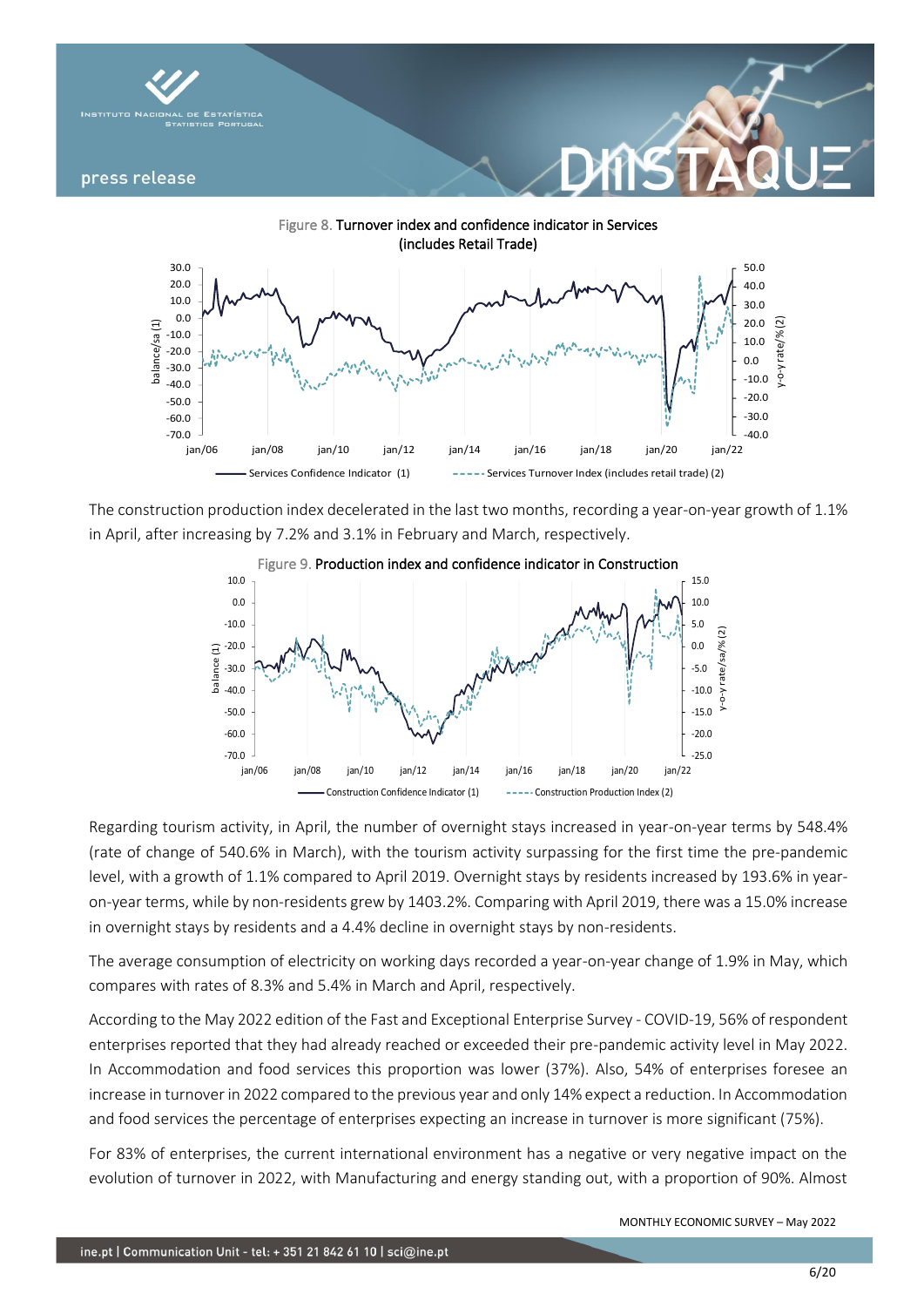

60% of enterprises consider that the rising in energy costs and other raw materials/intermediate goods are very relevant factors with a potential negative impact on their activity.

게

Regarding sales prices, 67% of enterprises expect an increase in 2022, with 48% anticipating increases of at least 5%. Of the enterprises that expect to raise prices in 2022, 60% point to the increase in costs with raw materials/intermediate goods (non-energy) as the main reason.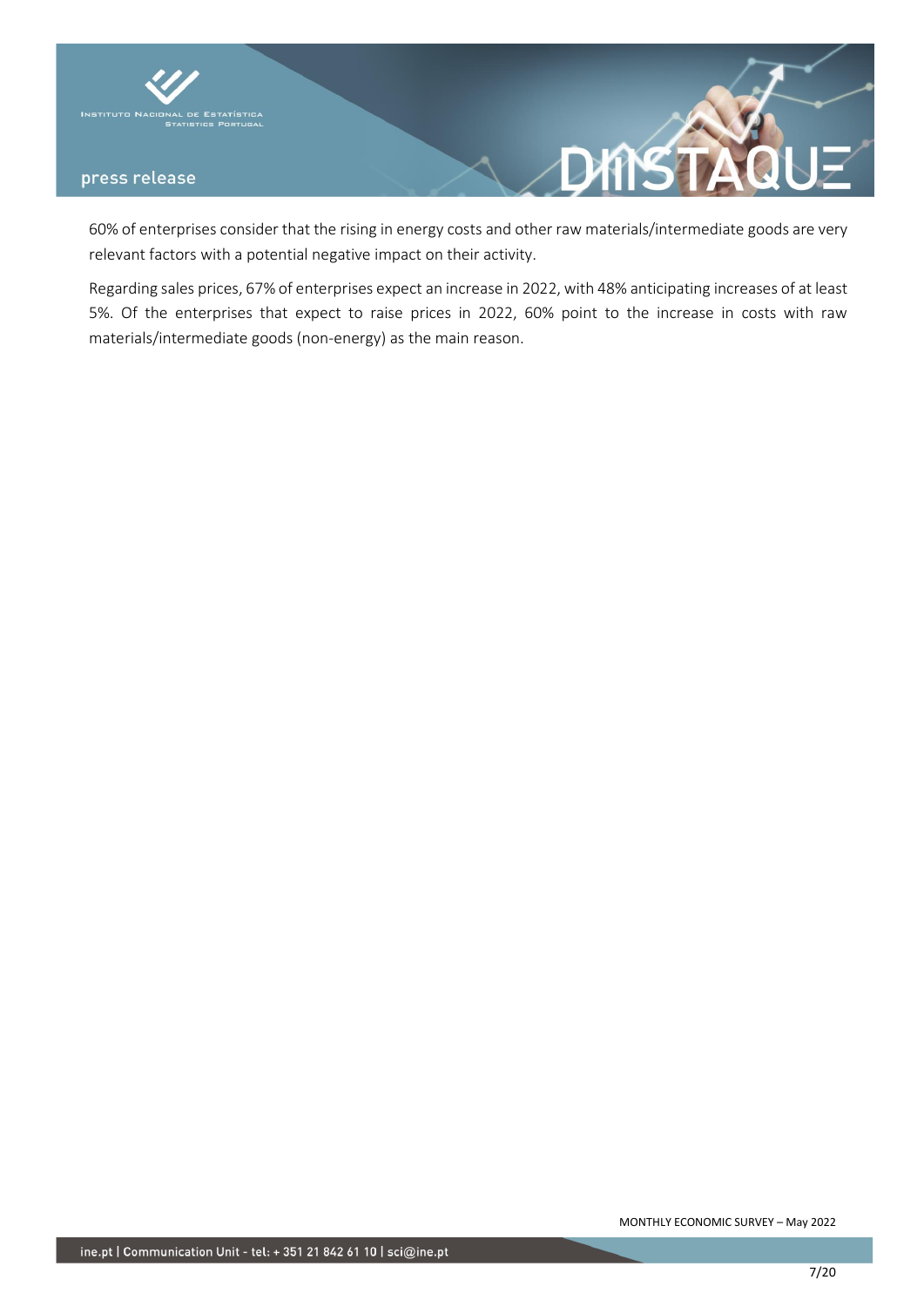

### Private Consumption

According to the information of the Quarterly National Accounts, final consumption expenditures of Resident Households and Non-Profit Institutions Serving Households registered a year-on-year rate of change of 12.6% in volume in the first quarter, after a growth rate of 5.4% in the previous quarter (-7.5% in the first quarter of 2021). In the first quarter, private consumption in services and non-durable goods increased by 12.2%, in year-on-year terms, partially reflecting a base effect, as this component diminished by 7.7% in the same period of 2021. In the fourth quarter of 2021 this aggregate increased by 5.7%. The component of durable goods also recorded a significant increase, that reached 20.7% (3.7% in the previous quarter and -8.5% in the first quarter of 2021), with a marked acceleration both in the acquisition of motor vehicles and in the other durables goods components.

**DANS** 

Compared with the fourth quarter, private consumption increased by 2.1% (quarter-on-quarter rate of change of 1.1% in the previous quarter), with an increase of 6.4% in expenditures in durable goods and of 1.7% in expenditures in non-durable goods and services.

The quantitative indicator of private consumption decelerated in March and April, after accelerating in the two previous months, but remaining at a high rate level.



Figure 10. Quantitative indicator of private consumption

In April, there were less intense positive contributions from both components, non-durable and durable consumption. In May, the sales of passenger cars presented a year-on-year decrease of 23.5%, accentuating the decrease of 16.1% of the previous month.

According to information on operations carried out in the ATM network, available for May, the overall amount of national withdrawals, payment of services and purchases at automatic payment terminals carried out on the automatic teller machines of the *Multibanco* network presented a year-on-year growth of 16.8% (26.1% in the previous month).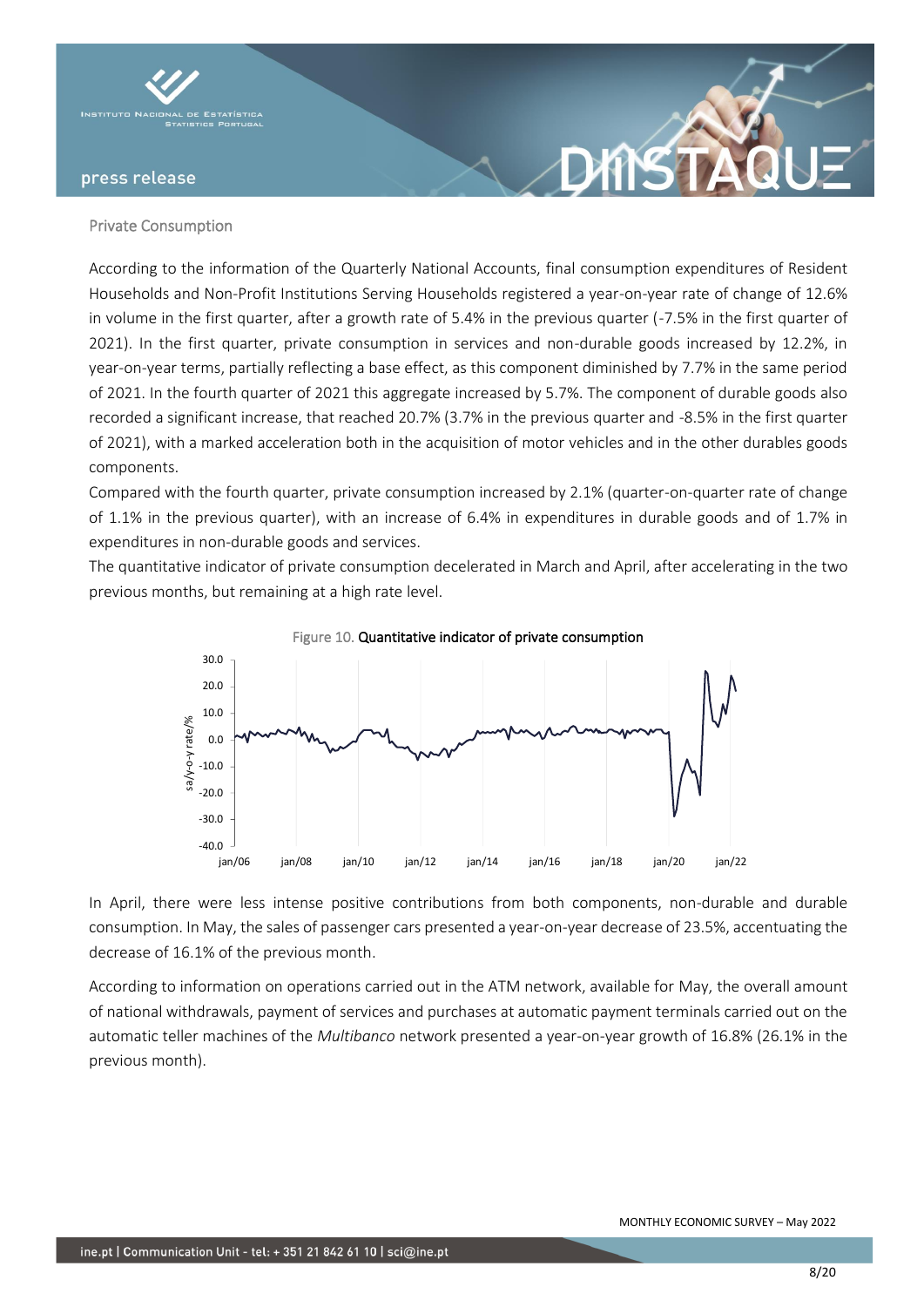

jan/06 jan/08 jan/10 jan/12 jan/14 jan/16 jan/18 jan/20 jan/22

Consumer confidence indicator increased in April and May, following the abrupt fall registered in March, the second largest of the series, being only surpassed by the strong decline observed in April of 2020, when the pandemic begun.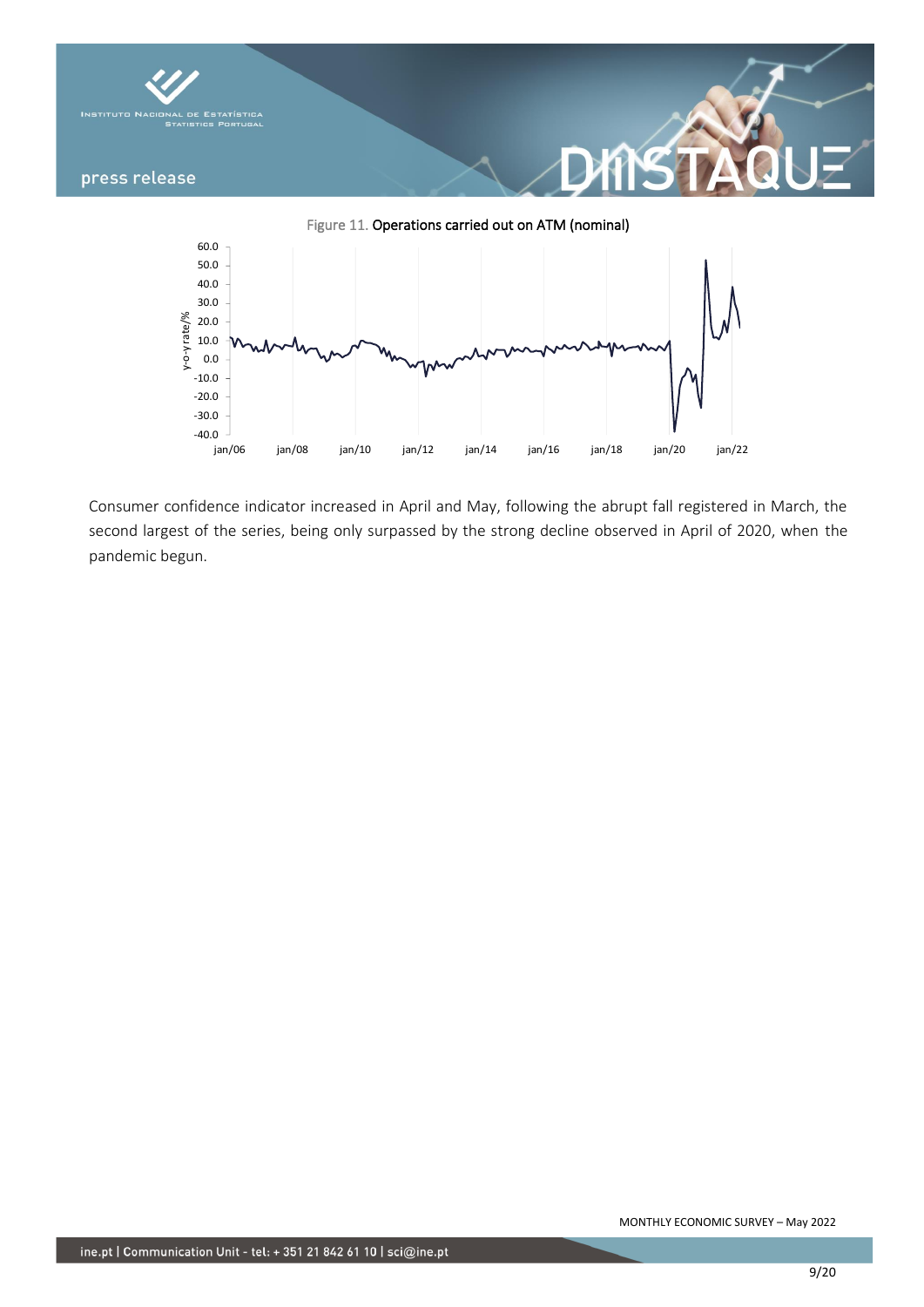

#### Investment

The Gross Fixed Capital Formation (GFCF) indicator picked up in April, after slowing down in February and significantly in March. This acceleration is largely explained by a base effect on the component of other transport equipment (aircraft), since in April 2021 the level of this component was null, given that the investment indicator, which follows the rules of national accounting, does not include equipment used under the operating lease regime<sup>2</sup>.



The evolution observed in the last month was the result of the reductions of the positive contributions of the transport material and of the machinery and equipment components, significantly more intense in the first case. In the opposite direction, the construction component registered a negative contribution for the first time since March of 2020.





Sales of cement produced in national territory (not adjusted for seasonal and working days effects), already available for May, registered a 6.2% year-on-year increase in the last month, following the significant decrease of 15.3% in the previous month (rates of 13.9%, 22.4% and 0.1% between January and March). Also available for May, sales of light commercial vehicles registered significant year-on-year reductions in the last three

<sup>&</sup>lt;sup>2</sup> It should be noted that there are methodological differences between data from international trade, which records the physical movement of goods, and data from National Accounts, in which the relevant criterion is the transfer of economic property rights. Therefore, in National Accounts, the entry of equipment under operating lease regime is not recorded as an import nor as an investment, as the economic property continues to belong to the non-resident lessee.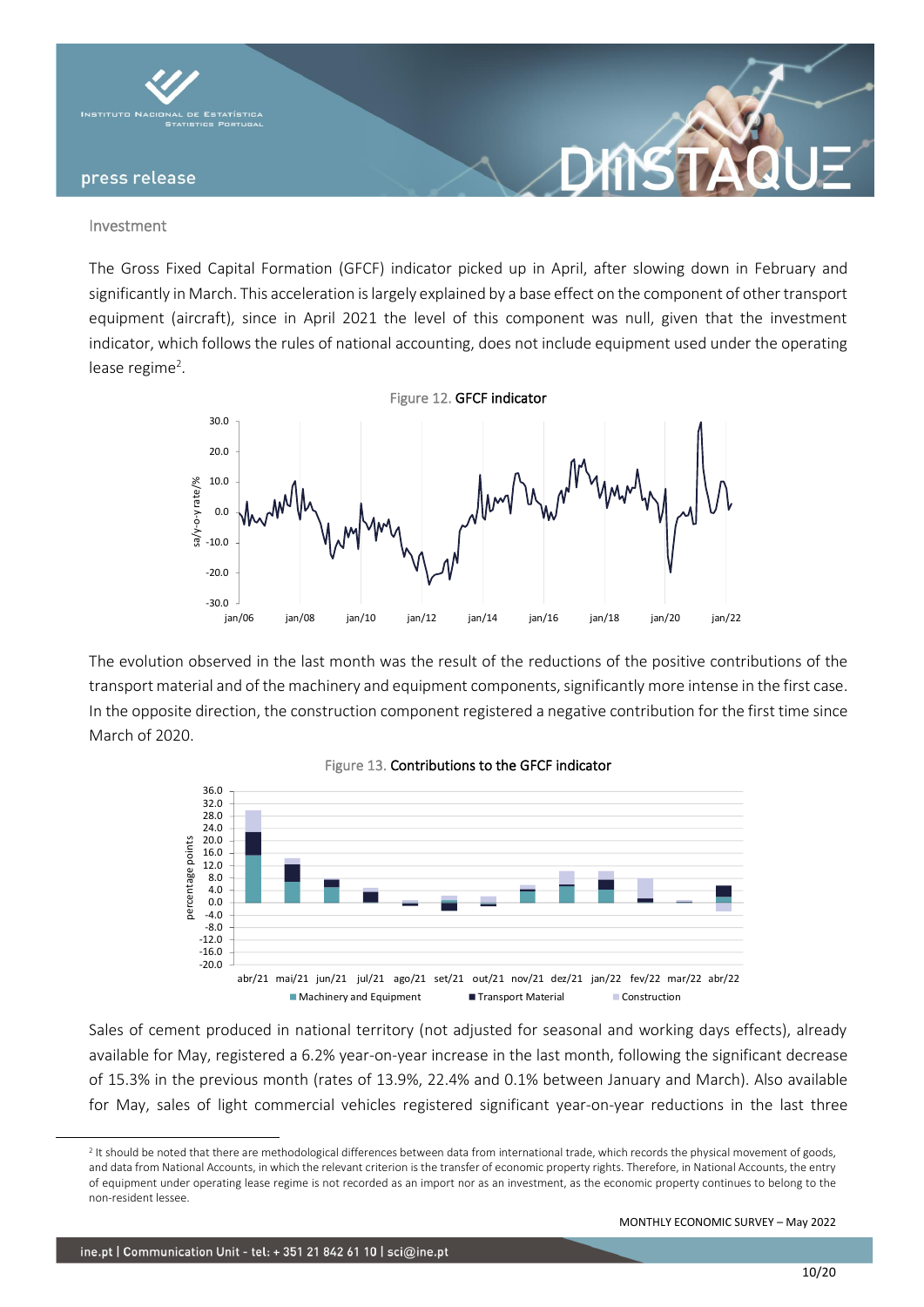



months, resuming the negative year-on-year rates of change profile initiated in July, which was interrupted in February (rates of +7.5%, -20.0%, -39.6% and -36.9% between February and May). Sales of heavy-duty vehicles, also available for May, registered a markedly positive year-on-year rate of change, resuming the positive yearon-year rates of change profile, which was interrupted with the significant decline recorded in April (rates of +8.6%, +2.9%, +5.2%, -15.7% and +23.1% between January and May).

According to the Quarterly National Accounts, Investment in volume slowed down in the first quarter, registering a year-on-year growth of 5.4% (7.1% in the previous quarter). Total GFCF increased by 5.8%, in yearon-year terms (same rate as in the fourth quarter), while Changes in Inventories shifted from a contribution of +0.2 percentage points to the GDP year-on-year rate of change in the fourth quarter to a contribution of -0.1 percentage points in the first quarter.

By components, in the first quarter of 2022, GFCF in volume increased more intensely in Construction, shifting from a year-on-year rate of change of 4.2% in the fourth quarter to 5.3%, and in Transport Equipment, with an increase of 15.7% after a 1,1% growth in the fourth quarter (year-on-year rate of change of -27.2% in the first quarter of 2021). In the opposite direction, GFCF in Other Machinery and Equipment and GFCF in Products of Intellectual Property slowed down in the first quarter, recording year-on-year rates of change of 4.8% and 5.6%, respectively (9.8% and 6.7% in the fourth quarter, in the same order).

Compared with the fourth quarter of 2021, total Investment increased by 3.0% (quarter-on-quarter rate of change of 3.9% in the previous quarter), with GFCF growing by 3.3% (4.4% in the fourth quarter).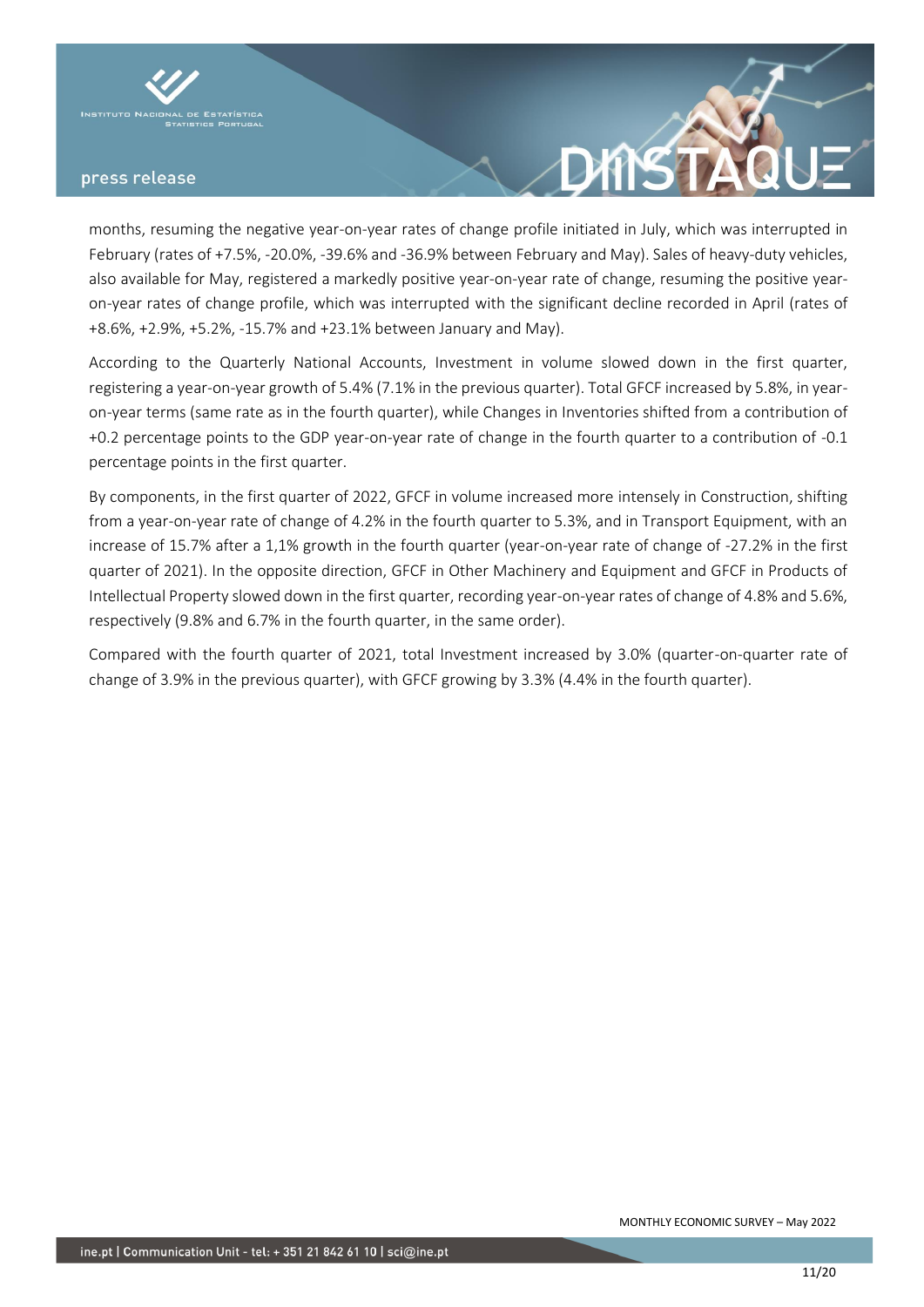

## External Demand

In April 2022, exports and imports of goods recorded nominal year-on-year growth rates of 17.3% and 29.2%, respectively (13.7% and 30.8%, in the same order, in March 2022). The emphasis was on the increases in exports and imports of Industrial supplies (26.7% and 29.7%, respectively) and Fuels and lubricants (95.5% and 128.4%, in the same order).

Excluding Fuels and lubricants, exports and imports grew by 13.1% and 18.5%, respectively (12.3% and 21.0%, in the same order, in March 2022).

The nominal growth rates of exports and imports of goods mainly resulted from the rates of changes in the respective prices. In April, the monthly unit value indices for total implicit prices of exports and imports of goods registered year-on-year rates of change of 17.9% (14.0% excluding petroleum products) and 23.1% (14,7% excluding petroleum products), respectively. In the external environment, the more intense growth in implicit prices of imports of goods when compared to exports translates into losses in terms of trade, which have been worsening in the last months mostly due to prices of energy products, contributing to the deterioration of the external balance of goods.



Nominal exports of goods destined for EA increased by 19.6% year-on-year in April (18.1% in March). In turn, nominal exports of non-EU goods went from a year-on-year rate of change of 8.1% in March to 17.7% in April.

Nominal imports of goods originating in the EA recorded a year-on-year change of 22.6% in April (26.4% in March). Extra-EU imports increased by 50.3% in April, in year-on-year terms (48.4% in the previous month).

According to the Quarterly National Accounts, the year-on-year rates of change in exports and imports of goods and services, in nominal terms, went from 28.1% and 30.4% in the fourth quarter of 2021 to 32.6 % and 33.4% in the first quarter of 2022, respectively. In volume, exports and imports of goods and services registered year-on-year increases of 18.3% and 13.1% in the first quarter (16.1% and 13.6% in the previous quarter, in the same order).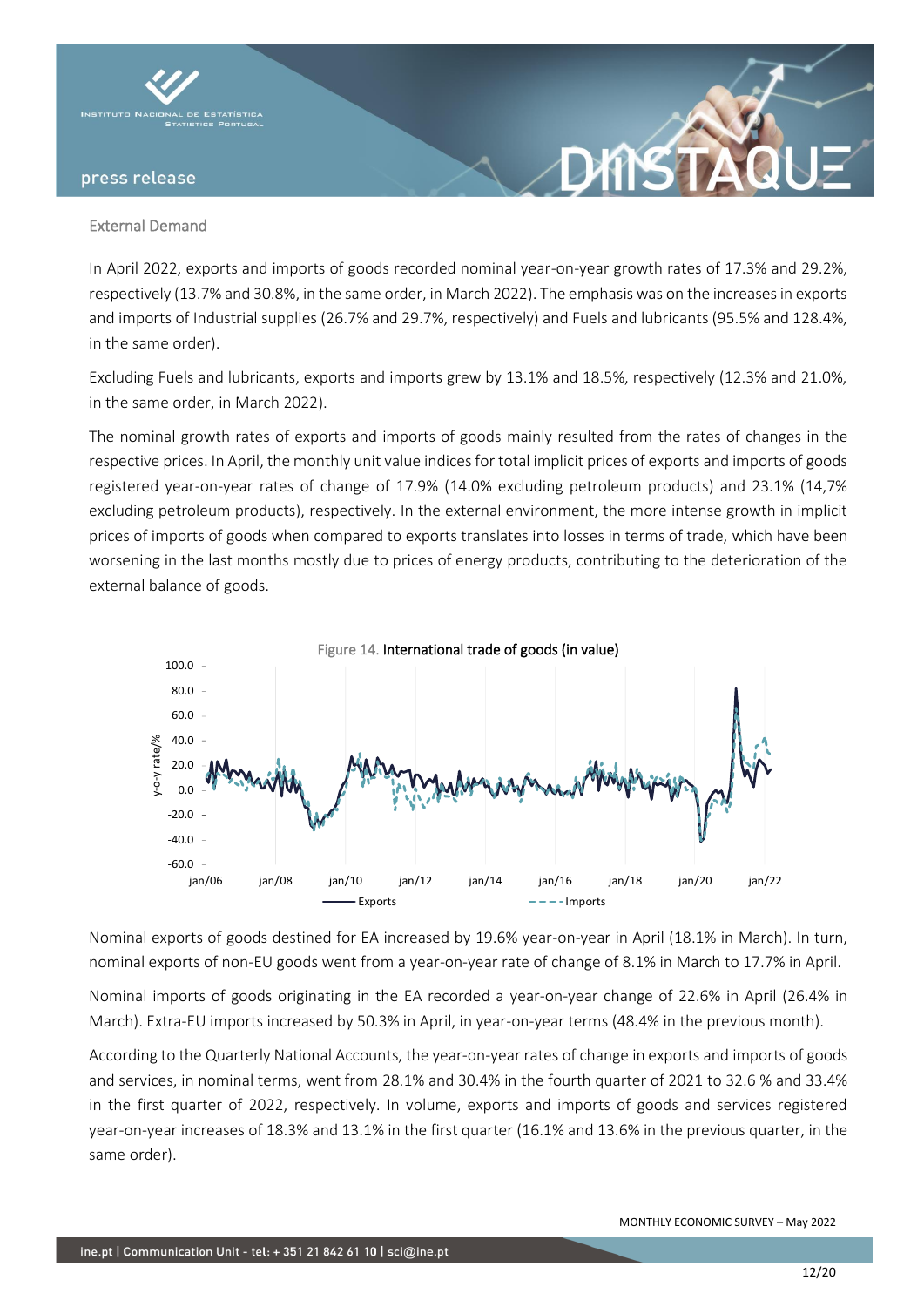



In the first quarter, the deflators of exports and imports of goods presented year-on-year changes of 15.4% and 17.3% (rates of 12.3% and 13.6% in the previous quarter). Excluding crude oil and refined petroleum products, the deflator of exports of goods changed from a year-on-year change of 11.0% in the fourth quarter of 2021 to 13.6% in the first quarter of 2022 and the deflator of imports of goods registered rates of change of 10.9% and 14.2% in the last two quarters, respectively.

Mainly reflecting the impact of the pandemic on the demand for tourism services, exports and imports of services registered year-on-year changes of 75.2% and 49.7%, in nominal terms, in the first quarter, respectively (60.1% and 54.5% in the previous quarter, for the same period. order). In turn, exports and imports of services, in volume, registered year-on-year changes of 67.2% and 24.1% in the first quarter (changes of 52.0% and 29.1% in the fourth quarter, in the same order).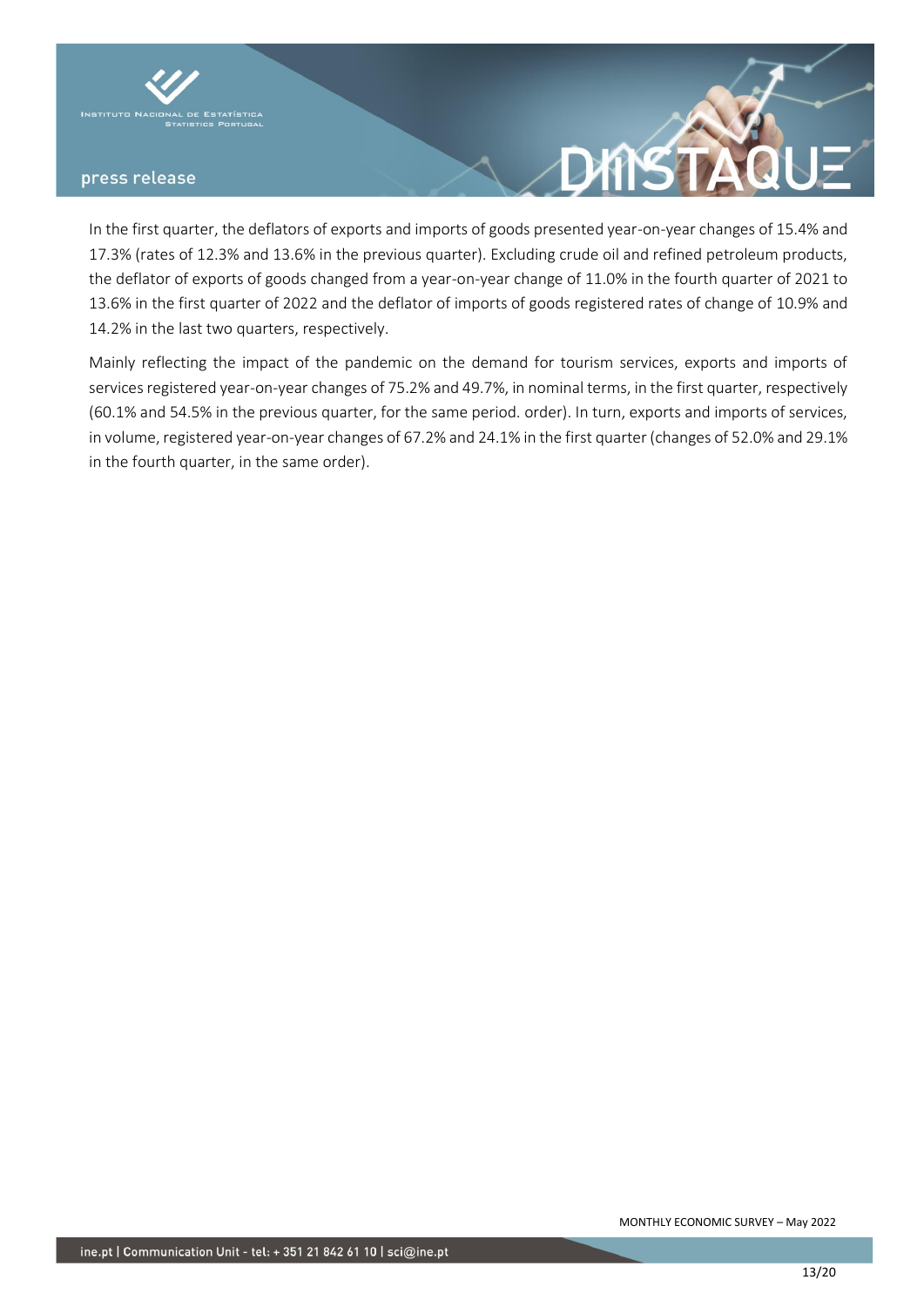

## Labour Market

According to the provisional monthly Labour Force Survey, the unemployment rate (16 to 74 years old), seasonally adjusted, was 5.8% in April, identical to the final values recorded the previous month and three months ago (6.9% in April 2021). The labour underutilization rate (16 to 74 years old) stood at 11.2%, unchanged compared to March (13.0% in April 2021).

DANS

In April, the employed population (16 to 74 years old), seasonally adjusted, decreased by 0.1% compared with the previous month and has increased by 3.5% in year-on-year terms (year-on-year rate of change of 4.0% in March).



Labour Market Flow Statistics point out that, of the total number of persons who were unemployed in the 4th quarter of 2021, 54.0% (178.7 thousand) remained in that state in the 1st quarter of 2022, 25.6% (84.7 thousand) moved into employment and 20.4% (67.3 thousand) moved into inactivity. Approximately one in three short-term unemployed (33.4%; 57.5 thousand) and one in nine persons belonging to the "potential workforce" (11.4%; 17.9 thousand) in the 4th quarter of 2021 moved into employment in the 1st quarter of 2022.

The employment indexes of the turnover surveys presented, in April, year-on-year rates of change of 3.1% in industry, 3.5% in retail trade, 7.9% in services and 2.5% in construction (3.1%, 4.3%, 7.6% e 2.3% in March, in the same order). The hours worked indexes, adjusted for calendar effects, registered rates of change of -0.2% in industry, 8.5% in retail trade, 13.4% in services and 1.1% in construction (2.1%, 18.6%, 18.4% and 3.0% in the previous month, in the same order).

According with the Ministry of Labour, Solidarity and Social Security, the average monthly compensation of employees declared per worker to Social Security in April grew by 4.1% in year-on-year terms (variation of 3.6% in March and 8.2% in April 2021).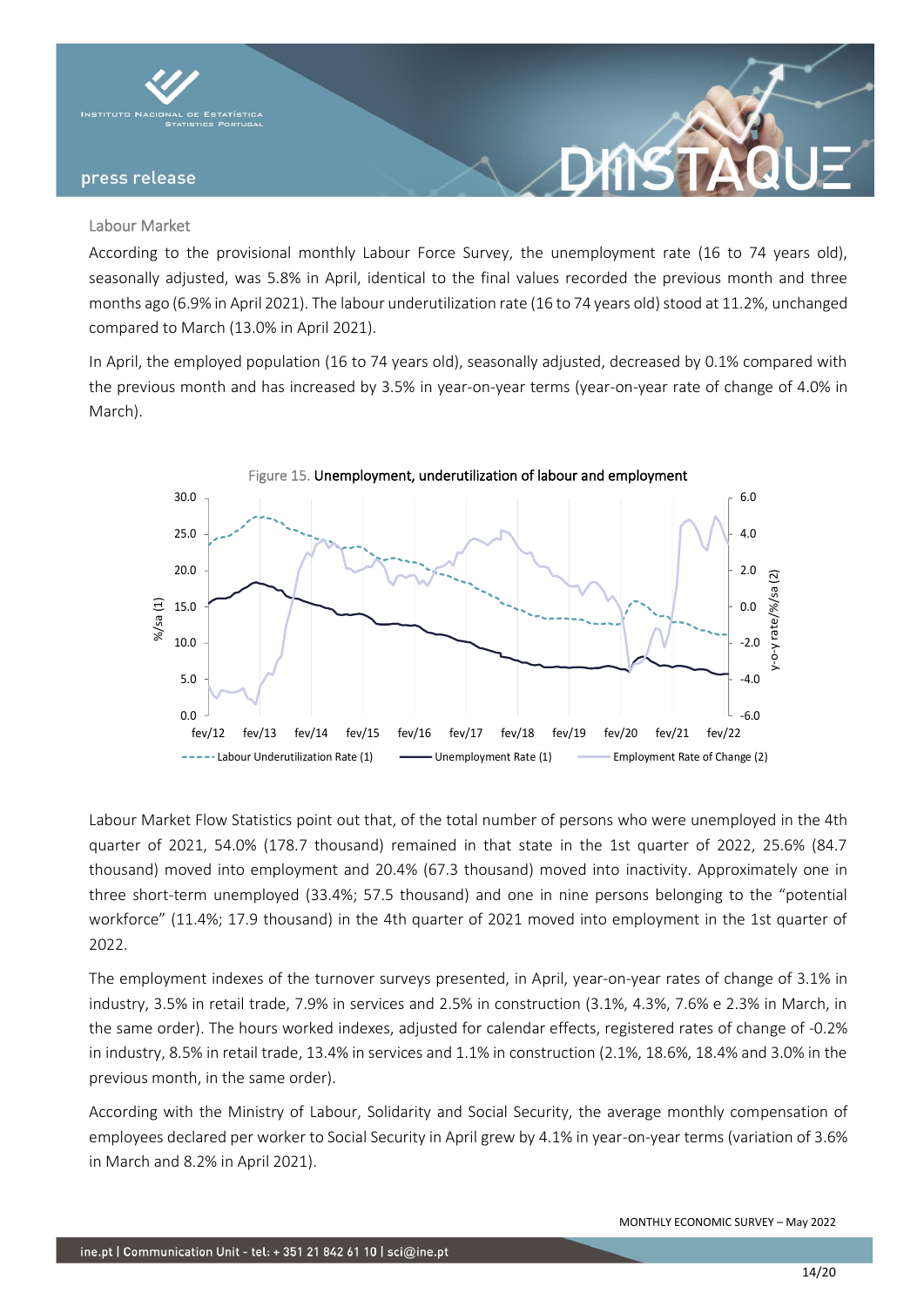



The Fast and Exceptional Enterprise Survey - COVID-19 shows that the enterprises point to an annual growth in average wages of 4.2% in 2021 and expect for 2022 an average increase of 5.2%. Among the reasons pointed out as very relevant for wage increases in 2022 are the increase in the minimum wage and the need to retain workers. 82% of enterprises estimate an increase in wage per person employed in 2022 compared to 2021, while 18% expect a maintenance and only 1% a reduction. The enterprises that estimate an increase in wages in 2022 account for 92% of total employment. 27% of enterprises (corresponding to 47% of total employment) estimate an increase in the number of persons employed in 2022 compared to 2021.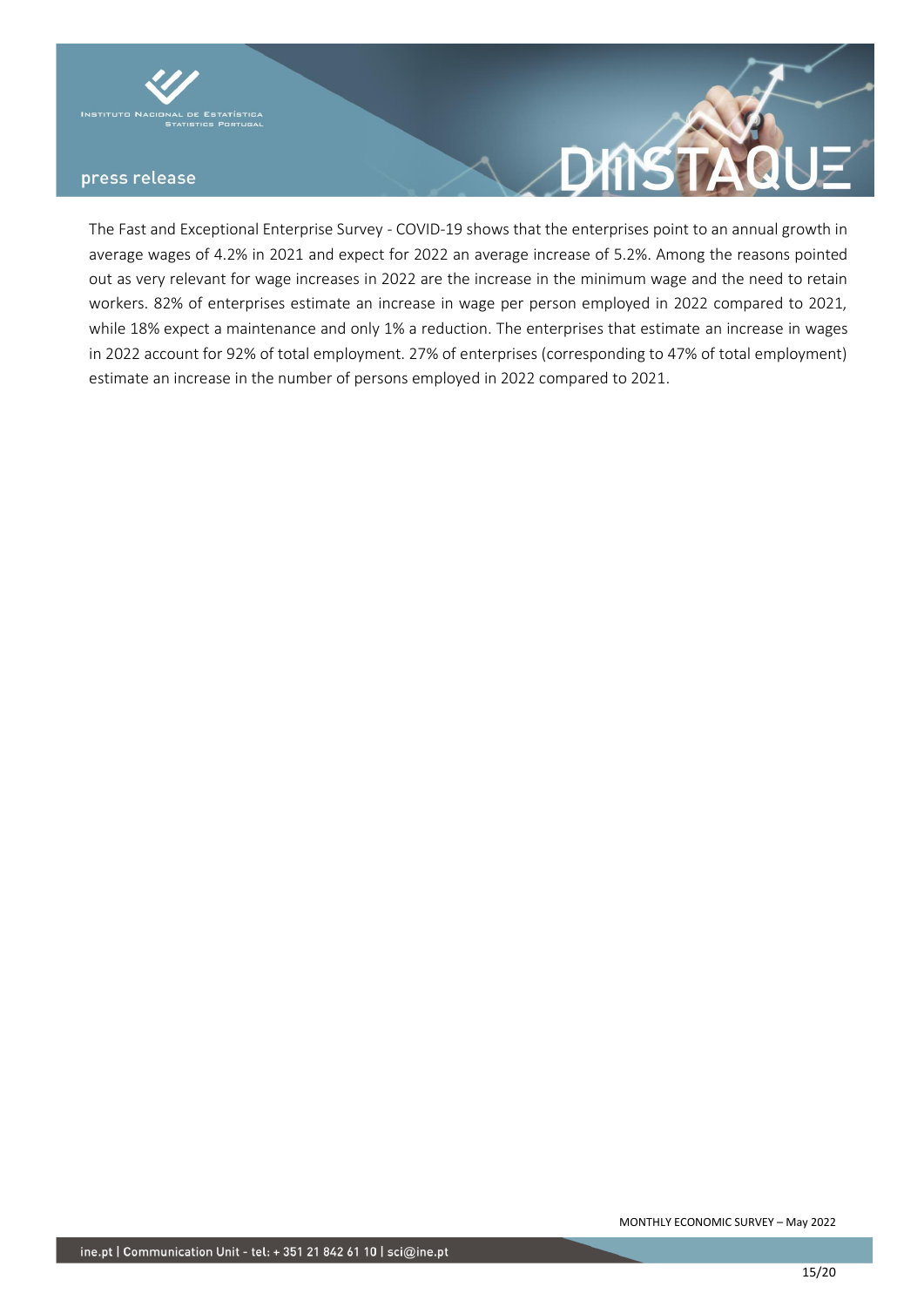

#### Prices

The CPI year-on-year rate of change was 8.0% in May, 0.8 percentage points higher than in the previous month, reaching the maximum since February 1993. In the divisions with positive contributions to the year-on-year rate of change of CPI, "Food and non-alcoholic beverages", "Transports" and "Housing, water, electricity, gas and other fuels" stood out, with rates of 12.3%, 10.8% and 13.4%, respectively (10.3%, 13.1% and 10.2% in April). Conversely, there were no downward contributions.

The year-on-year rate of change of the core inflation rate, which excludes energy and unprocessed food products, was 5.6% (5.0% in April), the highest since October 1994. The year-on-year rate of change of the index for energy products increased to 27.3% in May (26.7% in April), the highest value since February 1985, and the rate for unprocessed food was 11.6% (9.4% in the previous month).

The Portuguese Harmonised Index of Consumer Prices (HICP) year-on-year rate of change was 8.1%, the highest recorded value since the start of the HICP, in 1996. This rate was 0.7 percentage points higher than in April and was identical to the figure estimated by Eurostat for the Euro area (in April, these rates were also identical). Excluding energy and unprocessed food products, the Portuguese HICP increased by 5.8% in May (5.3% in April), above the corresponding rate for the Euro Area (4.4%), maintaining the very pronounced upward profile observed in recent months.



In the last month, the goods component of the CPI recorded a year-on-year rate of change of 10.2%, reaching the maximum since June 1991 (8.8% in April). The services component increased by 4.7% in May (4.8% in the previous month). A significant acceleration of the goods component is visible since the beginning of 2021, particularly influenced by the behaviour of energy goods prices, outpacing the prices of the services component. However, a progressive acceleration of the prices of the services component is also visible in the last months.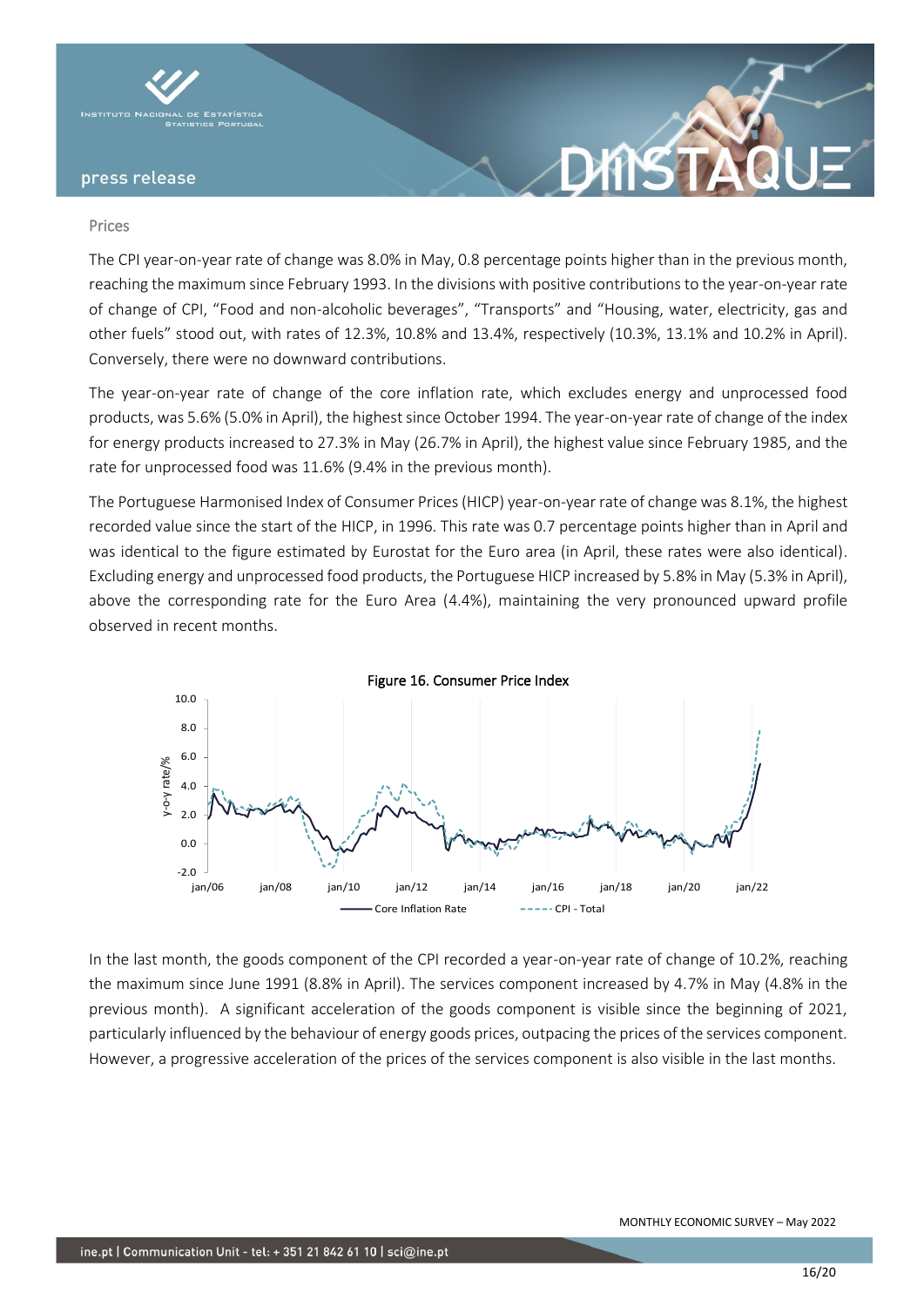



**XINS** 

The manufacturing price index recorded in May a year-on-year rate of change of 22.9% (22.8% in the previous month), the highest growth of the current series. Excluding the energy component, this index increased by 16.3% in year-on-year terms, also the highest growth of the current series, after presenting a 15.7% growth in April. The index of consumption goods also accelerated markedly, moving from a year-on-year rate of change of 11.2% in April to 12.0% in May.

According to the May 2022 edition of the Fast and Exceptional Enterprise Survey - COVID-19, 67% of respondent enterprises expect to increase sales prices in 2022, with 48% anticipating increases of at least 5%. Of enterprises that expect to raise prices in 2022, 60% point to the increase in costs with raw materials/intermediate goods (non-energy) as the main reason. By economic activity, four sectors stand out for the percentage of enterprises that expect an increase in sales prices in 2022: Manufacturing and energy (78%), Accommodation and food services (75%), Transportation and storage (73%) and Trade (70%). In the Information and Communication and Other services sectors, more than half of enterprises plan to maintain prices in 2022 (57% and 52%, respectively).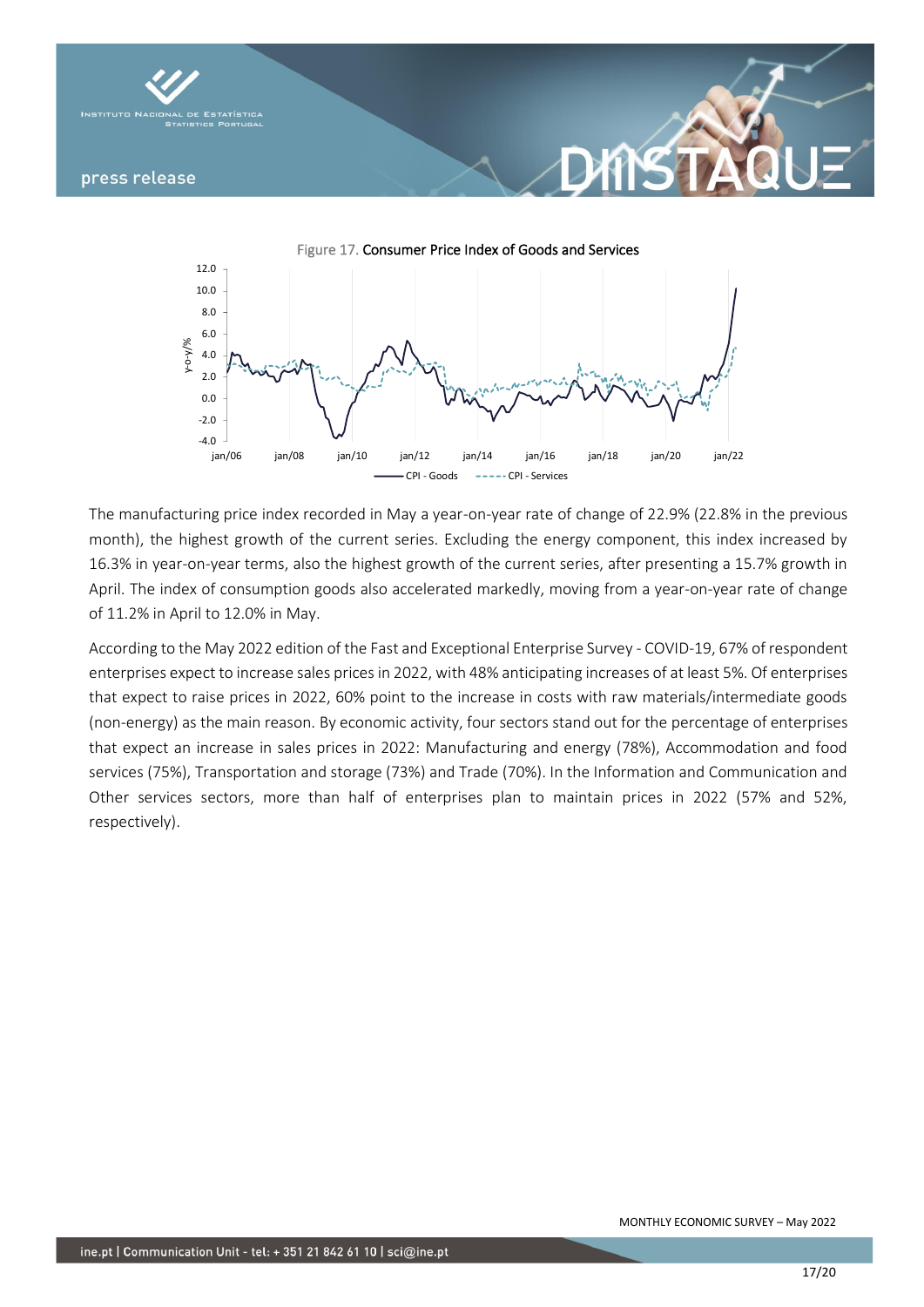

# Figure 18. Summary information

|                                                        |            |                 | <b>Minimum</b> |               | <b>Maximum</b> |          | Year   |         |         |                |       | <b>Quarter</b>          |                |                          | <b>Month</b> |                         |      |        |                                                |         |            |      |        |      |         |        |                |
|--------------------------------------------------------|------------|-----------------|----------------|---------------|----------------|----------|--------|---------|---------|----------------|-------|-------------------------|----------------|--------------------------|--------------|-------------------------|------|--------|------------------------------------------------|---------|------------|------|--------|------|---------|--------|----------------|
|                                                        | Unit       | First<br>Period |                |               |                |          |        |         |         | 2021           |       |                         |                | 2022                     | 2021         |                         |      |        |                                                |         |            | 2022 |        |      |         |        |                |
|                                                        |            |                 | Value          | Date          | <b>Value</b>   | Date     | 2019   | 2020    | 2021    | Q <sub>1</sub> | Q2    | Q <sub>3</sub>          | Q <sub>4</sub> | Q <sub>1</sub>           | May          | Jun                     | Jul  | Aug    | Sep                                            | Oct     | <b>Nov</b> | Dec  | Jan    | Feb  | Mar     | Apr    | May            |
| <b>National Accounts (a)</b>                           |            |                 |                |               |                |          |        |         |         |                |       |                         |                |                          |              |                         |      |        |                                                |         |            |      |        |      |         |        |                |
| GDP                                                    | s.a/y.r./% | 1996.1          | $-17.9$        | 2020.II       | 16.5           | 2021.II  | 2.7    | $-8.4$  | 4.9     | $-5.4$         | 16.5  | 4.4                     | 5.9            | 11.9                     |              |                         |      |        |                                                |         |            |      |        |      |         |        |                |
| <b>Private Consumption</b>                             | s.a/y.r./% | 1996.1          | $-17.1$        | 2020.II       | 18.5           | 2021.II  | 3.3    | $-7.1$  | 4.5     | $-7.5$         | 18.5  | 4.0                     | 5.4            | 12.6                     |              |                         |      |        |                                                |         |            |      |        |      |         |        |                |
| <b>Public Consumption</b>                              | s.a/y.r./% | 1996.1          | $-4.0$         | 2012.II       | 9.4            | 2021.II  | 2.1    | 0.4     | 4.1     | 2.0            | 9.4   | 3.4                     | 2.0            | 4.8                      |              |                         |      |        |                                                |         |            |      |        |      |         |        |                |
| <b>Gross Capital Formation</b>                         | s.a/y.r./% | 1996.1          | $-23.2$        | 2011.IV       | 16.9           | 1997.1   | 3.3    | $-5.7$  | 7.9     | 4.3            | 12.5  | 8.1                     | 7.1            | 5.4                      |              |                         |      |        |                                                |         |            |      |        |      |         |        |                |
| Exports of Goods and Services                          | s.a/y.r./% | 1996.I          | $-39.3$        | 2020.II       | 43.0           | 2021.II  | 4.1    | $-18.6$ | 13.1    | $-7.5$         | 43.0  | 11.9                    | 16.1           | 18.3                     |              |                         |      |        |                                                |         |            |      |        |      |         |        |                |
| Imports of Goods and Services                          | s.a/y.r./% | 1996.I          | $-29.9$        | 2020.II       | 37.4           | 2021.II  | 4.9    | $-12.1$ | 13.1    | $-3.6$         | 37.4  | 12.2                    | 13.6           | 13.1                     |              |                         |      |        |                                                |         |            |      |        |      |         |        |                |
| Contribution of domestic demand for GDP rate of change | p.p.       | 1996.1          | $-13.7$        | 2020.II       | 16.4           | 2021.II  | $-5.9$ | $-7.2$  | $-1.8$  | $-3.8$         | 16.4  | 4.7                     | 5.2            | 10.1                     |              |                         |      |        |                                                |         |            |      |        |      |         |        |                |
| Contribution of external demand for GDP rate of change | p.p.       | 1996.1          | -4.2           | 2020.II       | 6.0            | 2011.IV  | 4.1    | 3.0     | 0.9     | $-1.6$         | 0.1   | $-0.3$                  | 0.7            | 1.7                      |              |                         |      |        |                                                |         |            |      |        |      |         |        |                |
| <b>Economic Activity</b>                               |            |                 |                |               |                |          |        |         |         |                |       |                         |                |                          |              |                         |      |        |                                                |         |            |      |        |      |         |        |                |
| Economic activity indicator                            | V.r./%     | Jan-96          | $-13.3$        | Apr-20        | 18.1           | Apr-21   | 2.1    | $-4.2$  | 4.4     | $-2.3$         | 12.8  | 3.3                     | 3.9            | 6.4                      | 12.8         | 7.6                     | 3.4  | 3.2    | 3.2                                            | 2.8     | 4.5        | 4.3  | 5.1    |      | 5.9     | 4.0    |                |
| Manufacturing industry production index                | s.a./y.r.  | Jan-96          | $-29.7$        | <b>Jun-20</b> | 37.3           | Apr-21   | $-2.3$ | $-7.0$  | 3.0     | $-1.1$         | 24.3  | $-4.8$                  | $-1.6$         | $-2.2$                   | 26.7         | 10.9                    | 0.7  | -9.6   | $-5.1$                                         | $-6.2$  | 1.0        | 0.7  | $-3.4$ |      | 0.7     | $-1.8$ |                |
| Construction production index                          | s.a./y.r.  | Jan-01          | $-19.8$        | Feb-13        | 13.4           | Apr-21   | 2.7    | $-3.3$  | 3.0     | $-0.9$         | 8.2   | 2.5                     | 2.6            | 4.4                      | 8.1          | 3.4                     | 2.5  | 2.4    | 2.7                                            | 1.8     | 3.3        | 2.6  | 3.1    | 7.2  | 3.1     | 1.1    |                |
| Total turnover index (b)                               | y.r.       | Jan-01          | $-35.2$        | Apr-20        | 48.5           | Apr-21   | 1.4    | $-12.4$ | 11.4    | $-6.6$         | 32.1  | 9.6                     | 14.5           | 24.3                     | 34.3         | 18.1                    | 7.8  | 11.0   | 10.2                                           | 10.0    | 18.3       | 15.3 | 20.4   | 27.3 | 25.1    | 18.2   |                |
| Services turnover index                                | y.r.       | Jan-01          | $-35.8$        | Apr-20        | 46.3           | Apr-21   | 2.5    | $-13.0$ | 10.0    | $-9.9$         | 30.8  | 8.5                     | 14.7           | 25.0                     | 32.9         | 17.7                    | 6.0  | 10.1   | 9.6                                            | 9.3     | 18.9       | 14.2 | 21.4   | 29.2 | 24.7    | 17.6   | $\sim$         |
| Economic climate indicator                             | $s.a/\%$   | Jan-89          | $-7.2$         | Apr-20        | 5.5            | Apr-98   | 2.2    | $-1.7$  | 0.9     | $-1.5$         | 1.5   | 1.7                     | 2.1            | 2.2                      | 1.7          | 2.1                     | 1.4  | 1.9    | 1.7                                            | 2.1     | 2.0        | 2.2  | 2.0    | 2.6  | 2.0     | 2.1    | 1.8            |
| <b>Private Consumption</b>                             |            |                 |                |               |                |          |        |         |         |                |       |                         |                |                          |              |                         |      |        |                                                |         |            |      |        |      |         |        |                |
| Qualitative consumption indicator                      | %          | Jan-89          | $-5.8$         | Apr-20        | 7.2            | Nov-98   | 2.5    | $-1.1$  | 0.6     | $-1.9$         | 0.9   | 1.7                     | 1.6            | 1.3                      | 1.3          | 2.0                     | 1.1  | 2.0    | 2.0                                            | 1.8     | 1.5        | 1.4  | 1.5    | 1.5  | 0.7     | 1.2    | 2.1            |
| Quantitative consumption indicator                     | s.a/y.r./% | Jan-96          | $-28.9$        | Apr-20        | 26.0           | Apr-21   | 3.4    | $-12.2$ | 6.7     | $-11.9$        | 21.8  | 6.3                     | 10.5           | 20.4                     | 24.8         | 14.5                    | 7.2  | 6.8    | 4.9                                            | 8.2     | 13.6       | 9.7  | 14.6   | 24.2 | 22.3    | 18.4   |                |
| - Non-durable goods and services                       | s.a/y.r./% | Jan-96          | $-27.8$        | Apr-20        | 23.5           | $Feb-22$ | 3.7    | $-12.5$ | 6.7     | $-12.3$        | 20.1  | 7.6                     | 11.1           | 20.2                     | 23.4         | 14.5                    | 8.8  | 8.5    | 5.5                                            | 9.5     | 13.9       | 10.0 | 14.5   | 23.5 | 22.6    | 19.7   |                |
| - Durable goods                                        | s.a/y.r./% | Jan-96          | $-39.8$        | Apr-20        | 69.7           | Apr-21   | 0.8    | $-8.7$  | 8.2     | $-7.1$         | 41.1  | $-5.4$                  | 4.4            | 21.8                     | 38.8         | 14.8                    | -6.5 | -8.5   | $-1.2$                                         | $-4.3$  | 10.5       | 7.1  | 15.2   | 31.0 | 19.3    | 7.0    |                |
| Consumer confidence indicator                          | balance    | Sep-97          | $-47.8$        | Oct-12        | $-0.1$         | Sep-97   | $-8.0$ | $-23.9$ | $-16.6$ | $-23.0$        |       | $-14.2$ $-12.9$ $-16.4$ |                | $-22.1$                  | $-12.8$      | $-12.6$ $-17.0$ $-11.9$ |      |        | $-9.9$ $-11.0$ $-19.2$ $-19.2$ $-17.7$ $-14.5$ |         |            |      |        |      | $-34.1$ |        | $-32.9 - 30.1$ |
| Investment                                             |            |                 |                |               |                |          |        |         |         |                |       |                         |                |                          |              |                         |      |        |                                                |         |            |      |        |      |         |        |                |
| <b>GFCF</b> indicator                                  | s.a/y.r./% | Jan-96          | $-23.7$        | Apr-12        | 29.9           | Apr-21   | 5.3    | $-4.1$  | 6.6     | 3.1            | 16.3  | 1.2                     | 5.6            | 6.0                      | 14.4         | 8.0                     | 4.9  | 0.0    | $-0.2$                                         | 1.1     | 5.8        | 10.2 | 10.2   | 7.8  | 0.9     | 2.9    |                |
| - Construction                                         | s.a/y.r./% | Jan-96          | $-25.1$        | Dec-12        | 21.6           | Mar-97   | 7.6    | 1.6     | 4.0     | 5.4            | 4.4   | 2.0                     | 4.2            | 5.3                      | 2.8          | 0.5                     | 2.1  | 1.5    | 2.4                                            | 3.6     | 2.0        | 7.0  | 4.5    | 10.6 | 0.9     | $-4.5$ |                |
| - Machinery and equipment                              | s.a/y.r./% | Jan-96          | $-37.4$        | Apr-20        | 57.1           | Apr-21   | 1.6    | $-6.7$  | 12.4    | 10.7           | 31.8  | 0.9                     | 9.8            | 4.9                      | 25.6         | 18.5                    | 0.7  | $-0.8$ | 2.9                                            | $-1.1$  | 12.3       | 18.0 | 14.4   | 0.2  | 0.4     | 6.1    |                |
| - Transport material                                   | s.a/y.r./% | Jan-96          | $-77.3$        | Apr-20        | 184.8          | Apr-21   | 2.9    | $-27.5$ | 21.5    | $-27.2$        | 116.1 | $-4.0$                  | 1.1            | 15.6                     | 135.6        | 64.8                    | 37.5 | -7.6   | $-28.7$                                        | $-10.1$ | 10.8       | 5.5  | 37.8   | 15.6 | 2.2     | 50.0   |                |
| House Price Index                                      | v.r./%     | 2010.1          | $-8.3$         | 2012.II       | 12.2           | 2018.    | 9.6    | 9.1     | 9.4     | 6.6            | 7.8   | 11.5                    | 11.6           |                          |              |                         |      |        |                                                |         |            |      |        |      |         |        |                |
| House Sales (number)                                   | V.r./%     | 2010.1          | $-32.3$        | 2011.III      | 58.2           | 2021.    | 2.4    | $-11.2$ | 20.5    | $-4.9$         | 58.2  | 22.1 17.2               |                | $\overline{\phantom{a}}$ |              |                         |      |        |                                                |         |            |      |        |      |         |        |                |
| House Sales (value)                                    | V.r./%     | 2010.1          | $-39.4$        | 2011.III      | 68.1           | 2021.I   | 7.1    | $-5.2$  | 31.1    | $-3.3$         |       | 68.1 35.3 34.9          |                | $\sim$                   |              |                         |      |        |                                                |         |            |      |        |      |         |        |                |

(a) - Quarterly National Accounts - Benchmark year 2016 - Chain linked volume data (reference year = 2016). Seasonally and working-day adjusted data; Annual National Accounts: 2019 - definitive data; 2020 - provisional dat 31/05/2022.

(b) - Includes industry, services and retail trade.

DINSTAGUE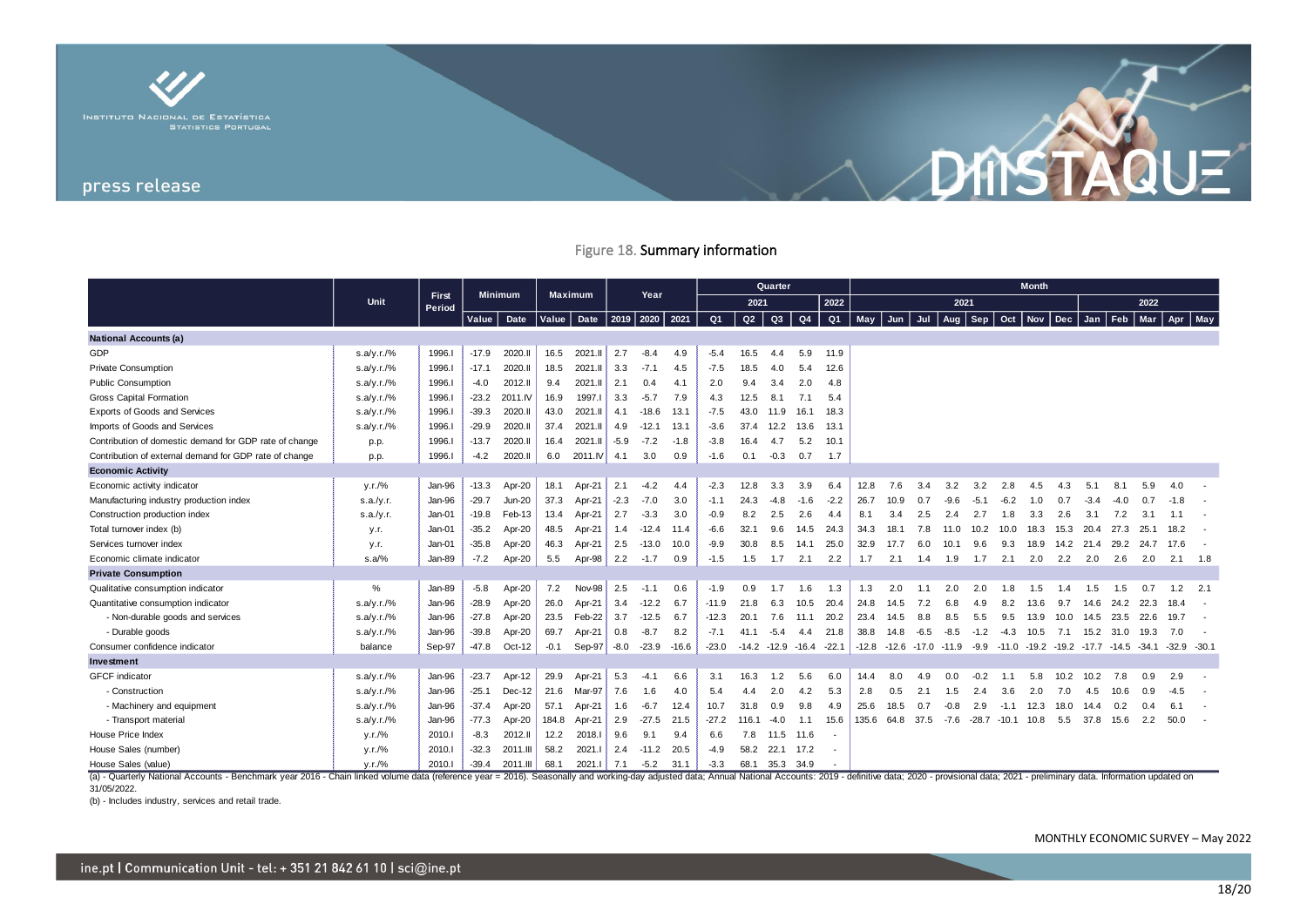

# Figure 19. Summary information (continuation)

|                                                         |              |                 | Minimum |               | <b>Maximum</b> |           |        |         |         |                | Quarter |         |                | <b>Month</b>   |         |               |                |                |       |         |                |                |      |                                           |         |               |           |
|---------------------------------------------------------|--------------|-----------------|---------|---------------|----------------|-----------|--------|---------|---------|----------------|---------|---------|----------------|----------------|---------|---------------|----------------|----------------|-------|---------|----------------|----------------|------|-------------------------------------------|---------|---------------|-----------|
|                                                         | Unit         | First<br>Period |         |               |                |           | Year   |         |         | 2021           |         |         | 2022           | 2021           |         |               |                |                |       |         |                | 2022           |      |                                           |         |               |           |
|                                                         |              |                 | Value   | Date          | Value          | Date 2019 |        | 2020    | 2021    | Q <sub>1</sub> | Q2      | Q3      | Q4             | Q <sub>1</sub> | May     | Jun Jul       |                | Aug            | Sep   |         |                | Oct Nov Dec    | Jan  | Feb                                       |         | Mar Apr       | May       |
| <b>External Demand</b>                                  |              |                 |         |               |                |           |        |         |         |                |         |         |                |                |         |               |                |                |       |         |                |                |      |                                           |         |               |           |
| Nominal exports of goods - International trade          | V.r./%       | Jan-96          | $-41.5$ | Apr-20        | 82.3           | Apr-21    | 3.5    | $-10.3$ | 18.3    | 6.3            | 49.0    | 12.0    | 13.9           | 18.2           | 54.7    | 21.4          | 11.0           | 16.5           | 9.7   | 2.5     | 16.9           | 24.8           | 22.0 | 20.0                                      | 13.7    | 17.3          |           |
| Nominal imports of goods - International trade          | V.r./%       | Jan-96          | $-40.3$ | Apr-20        | 66.6           | Apr-21    | 6.0    | $-14.8$ | 21.4    | $-5.7$         | 49.4    | 20.9    | 29.8           | 37.0           | 55.7    | 30.7          | 21.9           | 21.9           | 19.0  | 17.8    | 35.7           | 37.1           | 38.3 | 43.2                                      | 30.8    | 29.2          |           |
| Coverage rate                                           | %            | Jan-95          | 49.9    | Aug-01        | 87.8           | Jun-12    | 74.9   | 78.9    | 76.8    | 84.8           | 78.0    | 74.9    | 71.5           | 73.2           | 78.6    | 76.4          | 78.1 71.3 74.8 |                |       | 73.4    | 73.0           | 67.9           | 73.8 | 72.9                                      | 72.9    | 71.9          |           |
| External demand indicator                               | s.a./y.r./%  | Jan-91          | $-29.5$ | $May-20$      | 47.2           | Apr-21    | 1.3    | $-3.8$  | 20.2    | 1.2            | 36.7    | 19.9    | 26.4           | 32.7           | 38.7    | 26.0          | 20.5 20.9 18.3 |                |       | 22.1    | 26.7           | 30.4 35.4      |      | 33.2 29.8                                 |         |               |           |
| <b>Labour Market</b>                                    |              |                 |         |               |                |           |        |         |         |                |         |         |                |                |         |               |                |                |       |         |                |                |      |                                           |         |               |           |
| Unemployment rate (16 to 74 years)                      | s.a./%       | Feb-11          | 5.7     | Feb-22        | 18.4           | Jan-13    | 6.7    | 7.0     | 6.6     | 6.9            | 6.9     | 6.3     | 6.3            | 5.7            | 6.9     | 6.8           | 6.6            | 6.3            | 6.4   | 6.4     | 6.3            | 5.9            | 5.8  | 5.7                                       | 5.8     | 5.8           |           |
| Number of unemployed (16 to 74 years)                   | s.a./y.r./%  | Feb-12          | $-24.9$ | Apr-18        | 26.3           | Oct-09    | $-6.9$ | 3.1     | $-3.3$  | 4.6            | 22.1    | $-20.3$ | $-11.5$        | $-15.6$        | 22.1    | $-5.4$        | $-15.6$        | $-20.3$        | -18.8 |         | $-13.8 - 11.5$ | -12.7 -14.9    |      | -15.6                                     | $-11.2$ | $-14.8$       |           |
| Employment (16 to 74 years)                             | V.r./%       | Feb-12          | $-5.4$  | $Jan-13$      | 5.0            | Jan-22    | 1.2    | $-1.9$  | 2.7     | $-1.4$         | 4.5     | 4.6     | 3.1            | 4.7            | 4.5     | 4.7           | 4.8            | 4.6            | 4.1   | 3.3     | 3.1            | 4.3            | 5.0  |                                           | 4.0     | 3.5           |           |
| Labour underutilisation rate (16 to 74 years)           | s.a./%       | Feb-11          | 11.1    | $Jan-20$      | 27.5           | May-13    | 13.0   | 14.3    | 12.6    | 13.6           | 12.9    | 12.2    | 11.8           | 11.1           | 12.9    | 12.8          | 12.5           | 12.2           | 11.9  | 11.8    | 11.8           |                |      |                                           |         | -11           |           |
| Employment indicator - Short-term statistics            | y.r.         | Jan-01          | $-8.1$  | Nov-12        | 5.4            | Apr-22    | 1.4    | $-3.9$  | $-0.5$  | $-5.9$         | $-0.1$  | 1.4     | 2.8            | 4.5            | 0.3     | 0.8           |                | 1.2            | 1.9   | 2.3     | 2.9            | 3.3            | 3.6  |                                           |         |               |           |
| Reg. unemp. along the month - State employment agencies | y.r.         | Jan-00          | $-27.6$ | Apr-90        | 74.1           | Apr-20    | $-3.0$ | 14.4    | $-17.8$ | $-6.9$         | -33.9   |         | $-14.9 - 14.5$ | $-9.4$         | $-27.6$ | $-26.7 -19.6$ |                | $-15.3 - 10.6$ |       | $-20.1$ | $-9.3$         | $-13.7 - 13.3$ |      | $-11.5$                                   | $-2.9$  |               |           |
| Vacancies along the month - State employment agencies   | y.r.         | Jan-90          | $-70.0$ | Apr-20        | 310.8          | Apr-21    | $-4.3$ | $-17.1$ | 36.0    | $-0.1$         | 128.2   | 22.4    | 21.3           | 29.6           | 151.9   | 56.7          | 24.8           | 20.5           | 22.1  | 12.5    | 37.6           | 16.7           | 26.0 | 46.4                                      | 21.9    |               |           |
| Employment expectations of entrepreneurs                | balance/s.a. | Jan-00          | $-24.9$ | Apr-20        | 11.2           | Jul-18    | 8.7    | $-1.6$  | 4.4     | $-0.5$         |         | 4.8     | 7.1            | 8.9            | 7.7     | 8.0           |                | 5.3            |       |         | 6.9            | 6.2            |      | 9.9                                       |         |               | 8.1       |
| Unemployment expectations of consumers                  | balance      | Apr-01          | $-20.0$ | $Jun-17$      | 85.5           | Feb-09    | $-0.9$ | 52.7    | 30.3    | 57.7           | 27.4    | 21.0    | 15.2           | 16.0           | 21.1    | 19.9          | 35.3           | 19.4           | 8.4   | 6.7     | 18.5           | 20.4           | 16.7 | 4.6                                       | 26.7    |               | 30.4 24.0 |
| Average monthly wage declared by worker                 | s.a./y.r.    | Mar-86          | $-4.0$  | $Jun-12$      | 8.2            | Apr-21    | 3.5    | 2.6     | 4.5     | 3.5            | 7.3     | 3.9     | 3.4            | 3.1            | 7.4     | 6.2           | 4.2            | 3.9            | 3.8   | 3.8     | 2.7            | 3.7            | 3.0  | 2.8                                       | 3.6     | 4.1           |           |
| <b>Prices</b>                                           |              |                 |         |               |                |           |        |         |         |                |         |         |                |                |         |               |                |                |       |         |                |                |      |                                           |         |               |           |
| Consumer price index - Total                            | V.r./%       | Jan-49          | $-3.7$  | Sep-54        | 36.7           | May-77    | 0.3    | 0.0     | 1.3     | 0.4            | 0.8     | 1.5     | 2.4            | 4.3            | 1.2     |               |                |                |       |         |                |                |      |                                           |         |               | -8.0      |
| - Goods                                                 | V.r./%       | $Jan-49$        | $-3.7$  | <b>Jul-09</b> | 38.2           | May-77    | $-0.3$ | $-0.5$  | 1.7     | 0.4            | 1.8     | 2.0     | 2.7            | 5.4            | 2.2     | 1.6           |                | 2.             |       |         |                | 3.2            |      | 5.2                                       | 6.8     |               | 10.2      |
| - Services                                              | V.r./%       | $Jan-49$        | -4.4    | Sep-54        | 30.5           | Mar-74    | 1.2    | 0.7     | 0.6     | 0.5            | $-0.7$  | 0.8     | 1.9            | 2.6            | $-0.2$  | $-1.1$        | 0.7            | 0.8            | 1.0   | 1.3     | 2.3            | 2.0            | 2.0  | 2.6                                       | 3.1     | 48            | 4.7       |
| Core inflation indicator                                | v.r./%       | Jan-49          | $-4.3$  | Oct-54        | 31.1           | May-84    | 0.5    | 0.0     | 0.8     | 0.5            | 0.2     | 0.9     | 1.5            | 3.1            | 0.6     | -0.3          | 0.8            | 09             |       |         |                | 1.8            |      | 3.2                                       | 3.8     |               | - 5.6     |
| Harmonised index of consumer prices                     | v.r./%       | Jan-96          | $-1.8$  | Sep-09        | 8.1            | Mav-22    | 0.3    | $-0.1$  | 0.9     | 0.2            | $-0.1$  | 1.2     | 2.4            | 4.4            | 0.5     |               |                | 1.3            | ∣.3   | 1.8     | 2.6            | 2.8            |      |                                           | 5.5     | 7.4           | 8.1       |
| Manufacturing industry production price index           | V.r./%       | Jan-11          | $-6.0$  | $May-20$      | 22.9           | May-22    | 0.7    | $-3.9$  | 6.5     | $-2.7$         | 5.7     | 9.4     | 13.4           | 17.1           | 6.4     | 7.4           | 8.7            | 9.3            | 10.1  | 114     | 14.6           | 14.3           | 14.6 | 16.7                                      | 20.2    |               | 22.8 22.9 |
| Consumers expectations of prices evolution              | balance      | Sep-97          | $-7.4$  | Dec-15        | 80.7           | Mar-22    | 11.3   | 20.4    | 21.3    | 3.3            | 14.1    | 24.3    | 43.5           | 55.4           | 13.1    | 17.9          | 27.0           | 22.7           | 23.1  | 34.6    | 51.0           | 44.9           | 42.6 | 42.8                                      | 80.7    |               | 65.9 56.2 |
| Expectations of prices in manufacturing industry        | bal./s.a.    | Jan-87          | $-25.4$ | Apr-20        | 42.5           | Apr-22    | 0.5    | $-0.2$  | 19.8    | 11.6           | 17.4    | 21.0    | 29.0           | 32.4           | 16.9    | 19.3          | 20.8           | 19.6           | 22.6  | 25.9    | 29.0           | 32.2           | 31.2 | 26.4                                      | 39.5    |               | 42.5 34.2 |
| Effective exchange rate index for Portugal (nominal)    | V.r./%       | Jan-94          | $-9.0$  | Jan-94        | 6.0            | Mar-95    | $-0.6$ | 0.5     | $-0.1$  | 1.1            | 0.5     | $-0.7$  | $-1.3$         | $-1.5$         | 0.7     | 0.0           | $-0.4$         | $-0.9 - 0.9$   |       |         |                |                |      | $-1.1$ $-1.2$ $-1.7$ $-1.7$ $-1.4$ $-1.5$ |         | $-1.9$ $-1.8$ |           |

DINSTAQUE